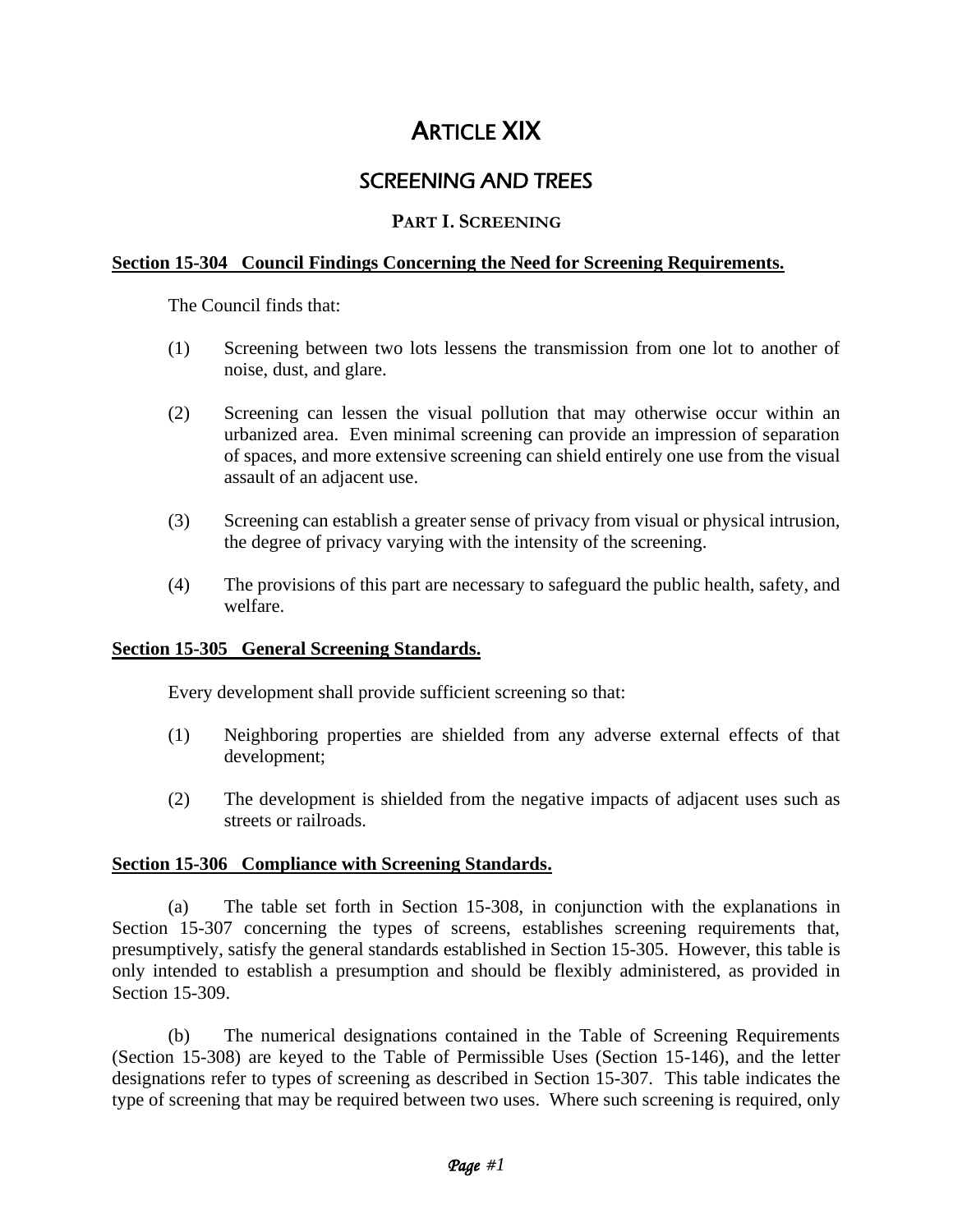one of the two adjoining uses is responsible for installing the screening; the use assigned this responsibility is referred to as the "servient" use in Section 15-308, and the other use is the "dominant" use. To determine which of the two adjoining uses is required to install the screening, find the use classification number of one of the adjoining uses in the servient column and follow that column across the page to its intersection with the use classification number in the dominant use column that corresponds to the other adjoining use. If the intersecting square contains a letter, then the use whose classification number is in the servient column is responsible for installing that level of screening. If the intersecting square does not contain a letter, then begin the process again, starting this time in the servient column with the other adjoining use.

(c) If, when the analysis described in subsection (b) is performed, the servient use is an existing use, but the required screening is not in place, then this lack of screening shall constitute a nonconforming situation, subject to all the provisions of Article VIII of this ordinance.

(d) Notwithstanding any other provision of this article, a multi-family development shall be required at the time of construction, to install any screening that is required between it and adjacent existing uses according to the table set forth in Section 15-308, regardless of whether, in relation to such other uses, the multi-family development is the dominant or servient use.

### **Section 15-307 Descriptions of Screens.**

The following three basic types of screens are hereby established and are used as the basis for the Table of Screening Requirements set forth in Section 15-308.

- (1) **OPAQUE SCREEN. TYPE "A".** A screen that is opaque from the ground to a height of at least six feet, with intermittent visual obstructions from the opaque portion to a height of at least twenty feet. An opaque screen is intended to exclude completely all visual contact between uses and to create a strong impression of spatial separation. The opaque screen may be composed of a wall, fence, landscaped earth berm, planted vegetation, or existing vegetation. Compliance of planted vegetation screens or natural vegetation will be judged on the basis of the average mature height and density of foliage of the subject species, or field observation of existing vegetation. The opaque portion of the screen must be opaque in all seasons of the year. At maturity, the portion of intermittent visual obstruction should not contain any completely unobstructed openings more than ten feet wide. The portion of intermittent visual obstructions may contain deciduous plants. Suggested planting patterns that will achieve this standard are included in Appendix E.
- (2) **SEMI-OPAQUE SCREEN. TYPE "B".** A screen that is opaque from the ground to a height of three feet, with intermittent visual obstruction from above the opaque portion to a height of at least twenty feet. The semi-opaque screen is intended to partially block visual contact between uses and to create a strong impression of the separation of spaces. The semi-opaque screen may be composed of a wall, fence, landscaped earth berm, planted vegetation, or existing vegetation. Compliance of planted vegetation screens or natural vegetation will be judged on the basis of the average mature height and density of foliage of the subject species, or field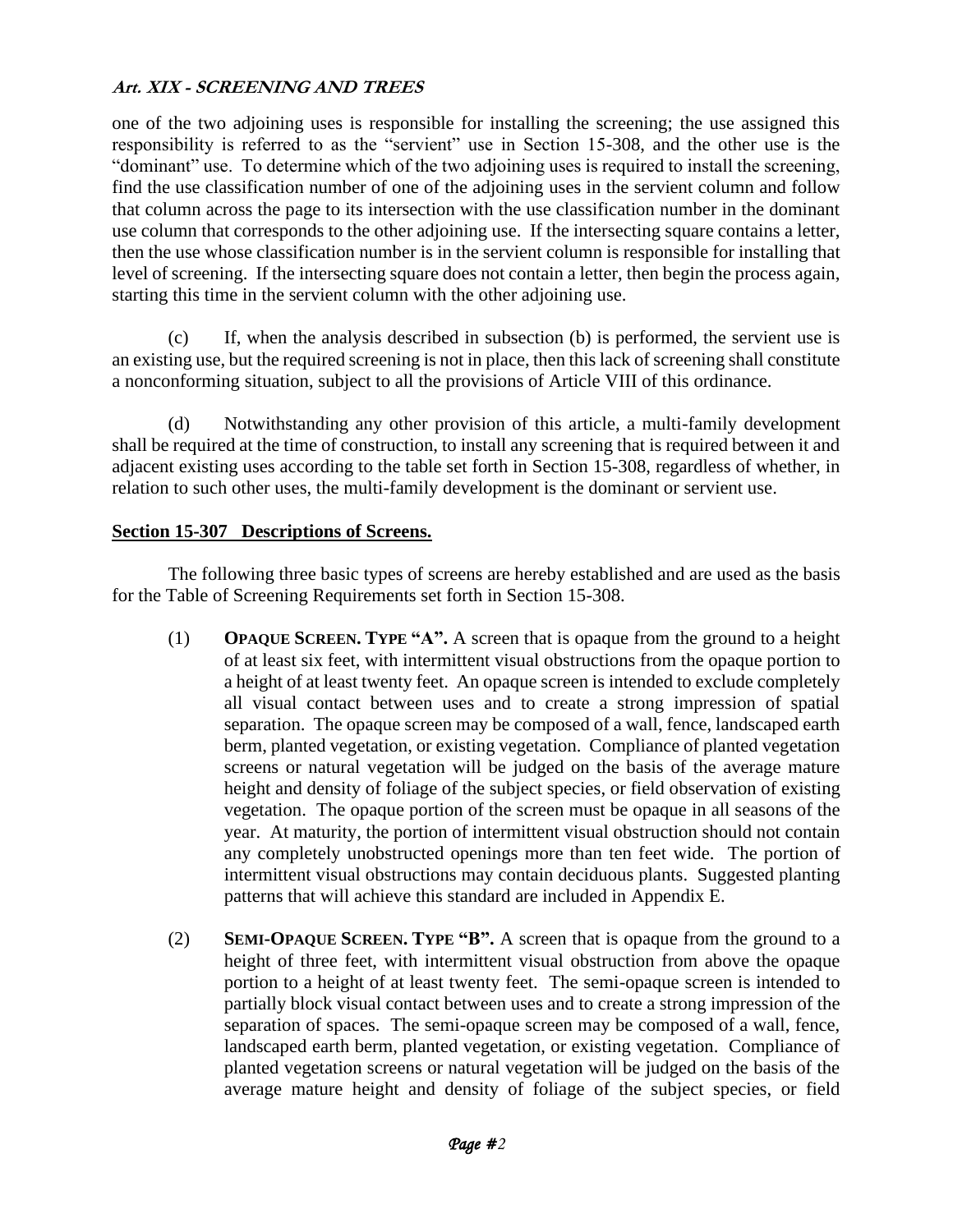observation of existing vegetation. At maturity, the portion of intermittent visual obstructions should not contain any completely unobstructed openings more than ten feet wide. The zone for intermittent visual obstruction may contain deciduous plants. Suggested planting patterns which will achieve this standard are included in Appendix E.

(3) **BROKEN SCREEN. TYPE "C".** A screen composed of intermittent visual obstructions from the ground to a height of at least twenty feet. The broken screen is intended to create the impression of a separation of spaces without necessarily eliminating visual contact between the spaces. It may be composed of a wall, fence, landscaped earth berm, planted vegetation, or existing vegetation. Compliance of planted vegetative screens or natural vegetation will be judged on the basis of the average mature height and density of foliage of the subject species, or field observation of existing vegetation. The screen may contain deciduous plants. Suggested planting patterns which will achieve this standard are included in Appendix E.

### **Section 15-308 Table of Screening Requirements. (AMENDED 6/26/07)**

### **[PLEASE REFER TO THE NEXT TEN PAGES]**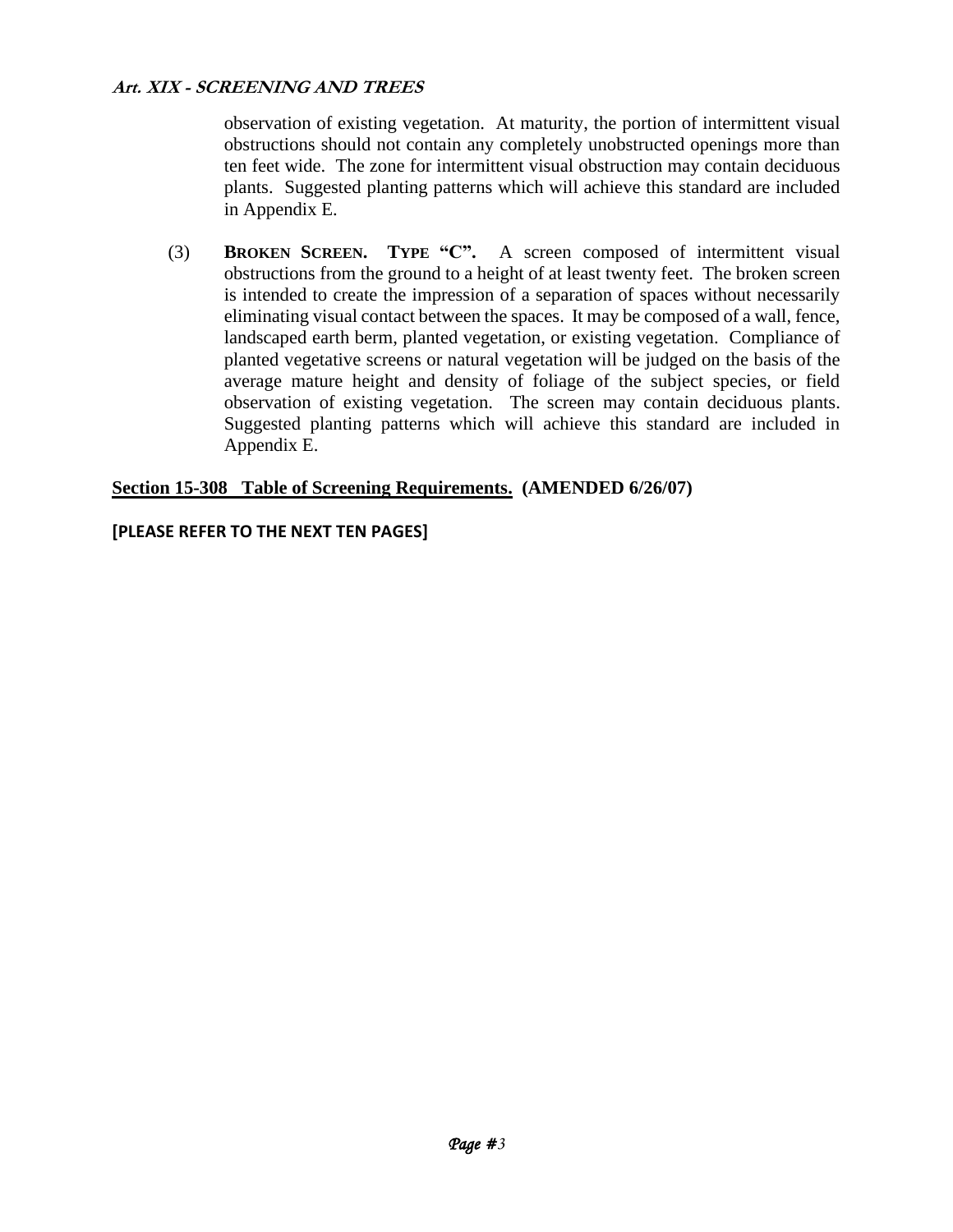# Section 15-308 Table of Screening Requirements (Amended 6/26/07)

|        |                     |       | 1.000        |              |              |              |              |              |              |                 |                 |              |              |              |              | 2.000           |
|--------|---------------------|-------|--------------|--------------|--------------|--------------|--------------|--------------|--------------|-----------------|-----------------|--------------|--------------|--------------|--------------|-----------------|
|        | <b>SERVIENT USE</b> |       | 1.100        |              |              |              |              | 1.200        | 1.300        | 1.400           | 1.500           | 1.600        | 1.700        | 1.800        | 1.900        | 2.100           |
|        | (PROPOSED)          |       | 1.111        | 1.112        | 1.113        | 1.121        | 1.122        |              |              |                 |                 |              |              |              |              |                 |
| 1.000  | 1.100               | 1.111 |              |              |              |              |              |              |              |                 |                 |              |              |              |              |                 |
|        |                     | 1.112 |              |              |              |              |              |              |              |                 |                 |              |              |              |              |                 |
|        |                     | 1.113 |              |              |              |              |              |              |              |                 |                 |              |              |              |              |                 |
|        |                     | 1.121 |              |              |              |              |              |              |              |                 |                 |              |              |              |              |                 |
|        |                     | 1.122 | $\mathbf{B}$ | $\bf{B}$     |              |              |              | $\mathbf{C}$ |              |                 |                 |              | $\mathbf{C}$ | $\mathbf{C}$ | $\mathbf C$  |                 |
|        | 1.200               |       |              |              |              |              |              |              |              |                 |                 |              |              |              |              |                 |
|        | 1.300               |       | $\mathbf{C}$ | $\mathbf{C}$ | $\mathbf{C}$ | $\mathbf C$  |              | $\mathbf C$  |              |                 |                 |              | $\mathbf{C}$ | $\mathbf C$  | $\mathbf C$  |                 |
|        | 1.400               |       | $\mathbf{C}$ | $\mathbf{C}$ | $\mathbf C$  | $\mathbf{C}$ |              | $\mathbf C$  |              |                 |                 |              | $\mathbf C$  | $\mathbf{C}$ | $\mathbf{C}$ |                 |
|        | 1.500               |       | $\mathbf A$  | $\mathbf{A}$ | $\mathbf A$  | $\mathbf{A}$ | B            | $\mathbf{A}$ | B            | $\mathbf{A}$    |                 | $\mathbf{A}$ | $\mathbf A$  | $\mathbf{A}$ | $\mathbf{A}$ |                 |
|        | 1.600               |       |              |              |              |              |              |              |              |                 |                 |              | $\mathbf{C}$ | $\mathbf{C}$ | $\mathbf C$  |                 |
|        | 1.700               |       | $\mathbf{A}$ | $\mathbf{A}$ | $\mathbf{A}$ | $\bf{B}$     | $\, {\bf B}$ | $\mathbf{A}$ | $\bf{B}$     | $\bf{B}$        |                 | $\bf{B}$     |              | $\mathbf{A}$ | $\mathbf{A}$ |                 |
|        | 1.800               |       |              |              |              |              |              |              |              |                 |                 |              |              |              |              |                 |
|        | 1.900               |       |              |              |              |              |              |              |              |                 |                 |              |              |              |              |                 |
| 2.000  | 2.100               |       | $\mathbf{A}$ | $\mathbf{A}$ | $\mathbf{A}$ | $\mathbf{A}$ | $\bf{B}$     | $\mathbf A$  | B            | $\mathbf{A}$    |                 | $\mathbf{A}$ | $\mathbf A$  | $\mathbf{A}$ | $\mathbf{A}$ |                 |
|        | 2.200               |       | $\mathbf{A}$ | $\mathbf{A}$ | $\mathbf A$  | $\mathbf{A}$ | B            | $\mathbf A$  | B            | $\mathbf{A}$    |                 | $\mathbf{A}$ | $\mathbf{A}$ | $\mathbf{A}$ | $\mathbf{A}$ | $\bf{B}$        |
| 3.000  |                     |       | $\mathbf{A}$ | $\mathbf{A}$ | $\mathbf{A}$ | $\mathbf{A}$ | B            | $\mathbf{A}$ | B            | $\mathbf{A}$    |                 | $\mathbf{A}$ | $\mathbf A$  | $\mathbf{A}$ | $\mathbf{A}$ |                 |
| 4.000  |                     |       | $\mathbf{A}$ | $\mathbf{A}$ | $\mathbf{A}$ | $\mathbf{A}$ | $\mathbf{A}$ | $\mathbf A$  | $\mathbf{A}$ | $\mathbf A$     | $\mathbf{A}$    | $\mathbf A$  | A            | $\mathbf A$  | $\mathbf{A}$ | ${\bf A}$       |
| 5.000  | 5.100               |       | $\mathbf A$  | $\mathbf{A}$ | $\mathbf{A}$ | $\mathbf{A}$ | $\bf{B}$     | $\mathbf A$  | $\bf{B}$     | B               |                 | B            | $\mathbf A$  | $\mathbf{A}$ | $\mathbf{A}$ |                 |
|        | 5.200               |       | $\mathbf{A}$ | $\mathbf{A}$ | $\mathbf A$  | $\mathbf{A}$ | B            | $\mathbf{A}$ | $\bf{B}$     | $\bf{B}$        |                 | B            | A            | $\mathbf{A}$ | $\mathbf{A}$ |                 |
|        | 5.300               |       | $\mathbf A$  | $\mathbf{A}$ | $\mathbf{A}$ | $\mathbf{A}$ | $\, {\bf B}$ | $\mathbf{A}$ | $\bf{B}$     | $\bf{B}$        |                 | $\, {\bf B}$ | $\mathbf A$  | $\mathbf{A}$ | $\mathbf{A}$ |                 |
|        | 5.400               |       | $\mathbf{A}$ | $\mathbf{A}$ | $\mathbf{A}$ | $\mathbf{A}$ | B            | $\mathbf A$  | $\bf{B}$     | $\mathbf A$     |                 | $\mathbf{A}$ | A            | $\mathbf A$  | $\mathbf{A}$ |                 |
| 6.000  | 6.100               |       | $\mathbf{A}$ | $\mathbf{A}$ | $\mathbf{A}$ | $\mathbf{A}$ | $\bf{B}$     | $\mathbf{A}$ | B            | $\mathbf{A}$    |                 | $\mathbf{A}$ | $\mathbf{A}$ | $\mathbf{A}$ | $\mathbf{A}$ |                 |
|        | 6.200               | 6.210 | $\mathbf{A}$ | $\mathbf{A}$ | $\mathbf{A}$ | $\mathbf{A}$ | $\mathbf{A}$ | $\mathbf A$  | $\mathbf{A}$ | $\mathbf{A}$    | $\bf{B}$        | $\mathbf{A}$ | $\mathbf A$  | $\mathbf{A}$ | $\mathbf{A}$ | $\bf{B}$        |
|        |                     | 6.220 | $\, {\bf B}$ | B            | $\mathbf B$  | $\, {\bf B}$ | $\bf{B}$     | $\, {\bf B}$ | $\mathbf C$  | $\mathbf C$     |                 | $\mathbf C$  | $\mathbf A$  | $\mathbf{A}$ | $\mathbf{A}$ |                 |
|        |                     | 6.230 | $\mathbf{A}$ | $\mathbf{A}$ | $\mathbf{A}$ | $\mathbf{A}$ | $\mathbf{A}$ | $\mathbf{A}$ | $\mathbf{A}$ | $\mathbf{A}$    | $\mathbf{C}$    | $\mathbf{A}$ | $\mathbf A$  | $\mathbf{A}$ | $\mathbf{A}$ | $\mathbf{B}$    |
|        |                     | 6.240 | $\mathbf{A}$ | $\mathbf{A}$ | $\mathbf{A}$ | $\mathbf{A}$ | $\mathbf{A}$ | $\mathbf{A}$ | $\mathbf{A}$ | $\mathbf{A}$    | $\mathbf{C}$    | $\mathbf{A}$ | $\mathbf A$  | $\mathbf{A}$ | $\mathbf{A}$ | B               |
|        |                     | 6.250 | $\mathbf A$  | $\mathbf{A}$ | $\mathbf{A}$ | $\mathbf{A}$ | $\mathbf{A}$ | $\mathbf A$  | $\mathbf{A}$ | $\mathbf A$     | $\mathbf{A}$    | $\mathbf A$  | A            | $\mathbf A$  | $\mathbf{A}$ | $\mathbf{A}$    |
|        |                     | 6.260 | $\mathbf{A}$ | $\mathbf{A}$ | $\mathbf{A}$ | $\mathbf{A}$ | $\mathbf{A}$ | $\mathbf{A}$ | $\mathbf{A}$ | $\mathbf{A}$    | $\mathbf{A}$    | $\mathbf{A}$ | $\mathbf A$  | $\mathbf{A}$ | $\mathbf{A}$ | $\mathbf{A}$    |
| 7.000  |                     |       | $\bf{B}$     | B            | B            | B            | $\bf{B}$     | B            | B            | B               |                 | $\bf{B}$     | B            | B            | $\bf{B}$     |                 |
| 8.000  |                     |       | $\mathbf{A}$ | $\mathbf{A}$ | $\mathbf{A}$ | $\mathbf{A}$ | $\bf{B}$     | $\mathbf{A}$ | $\bf{B}$     | $\mathbf A$     |                 | $\mathbf{A}$ | $\mathbf A$  | $\mathbf A$  | $\mathbf{A}$ |                 |
| 9.000  |                     |       | $\mathbf A$  | $\mathbf A$  | $\mathbf{A}$ | $\mathbf{A}$ | $\mathbf{A}$ | $\mathbf A$  | $\mathbf{A}$ | $\mathbf A$     |                 | $\mathbf{A}$ | A            | $\mathbf{A}$ | $\mathbf{A}$ |                 |
| 10.000 |                     |       | $\mathbf{A}$ | $\mathbf{A}$ | $\mathbf{A}$ | $\mathbf{A}$ | $\mathbf{A}$ | $\mathbf{A}$ | ${\bf A}$    | ${\bf A}$       | $\, {\bf B} \,$ | $\mathbf{A}$ | $\mathbf{A}$ | $\mathbf{A}$ | $\mathbf{A}$ | $\, {\bf B} \,$ |
| 11.000 |                     |       | $\mathbf A$  | $\mathbf{A}$ | $\mathbf{A}$ | $\mathbf{A}$ | $\mathbf{A}$ | $\mathbf A$  | $\mathbf{A}$ | $\mathbf{A}$    | $\mathbf{A}$    | $\mathbf{A}$ | $\mathbf{A}$ | $\mathbf{A}$ | $\mathbf{A}$ | $\mathbf{A}$    |
| 12.000 |                     |       | $\mathbf{A}$ | $\mathbf{A}$ | $\mathbf{A}$ | $\mathbf{A}$ | $\mathbf{A}$ | $\mathbf{A}$ | $\mathbf{A}$ | $\mathbf{A}$    |                 | $\mathbf{A}$ | $\mathbf{A}$ | $\mathbf{A}$ | $\mathbf{A}$ | B               |
| 13.000 |                     |       | $\mathbf{A}$ | $\mathbf{A}$ | $\mathbf{A}$ | $\bf{B}$     | B            | $\mathbf{A}$ | $\bf{B}$     | $\mathbf{A}$    |                 | $\mathbf{A}$ | $\mathbf{A}$ | $\mathbf{A}$ | $\mathbf{A}$ |                 |
| 14.000 | 14.100              |       | $\bf{B}$     | B            | B            | $\bf{B}$     | B            | $\bf{B}$     | B            | B               |                 | B            | $\bf{B}$     | B            | B            |                 |
|        | 14.200              |       | $\, {\bf B}$ | B            | $\, {\bf B}$ | $\bf{B}$     | $\, {\bf B}$ | B            | $\bf{B}$     | $\, {\bf B} \,$ |                 | $\, {\bf B}$ | B            | $\, {\bf B}$ | $\, {\bf B}$ |                 |
|        | 14.300              |       | $\mathbf A$  | $\mathbf{A}$ | $\mathbf{A}$ | $\mathbf{A}$ | $\mathbf{A}$ | $\mathbf{A}$ | $\mathbf{A}$ | $\mathbf{A}$    | $\mathbf{A}$    | $\mathbf{A}$ | $\mathbf{A}$ | $\mathbf{A}$ | $\mathbf{A}$ | $\mathbf{A}$    |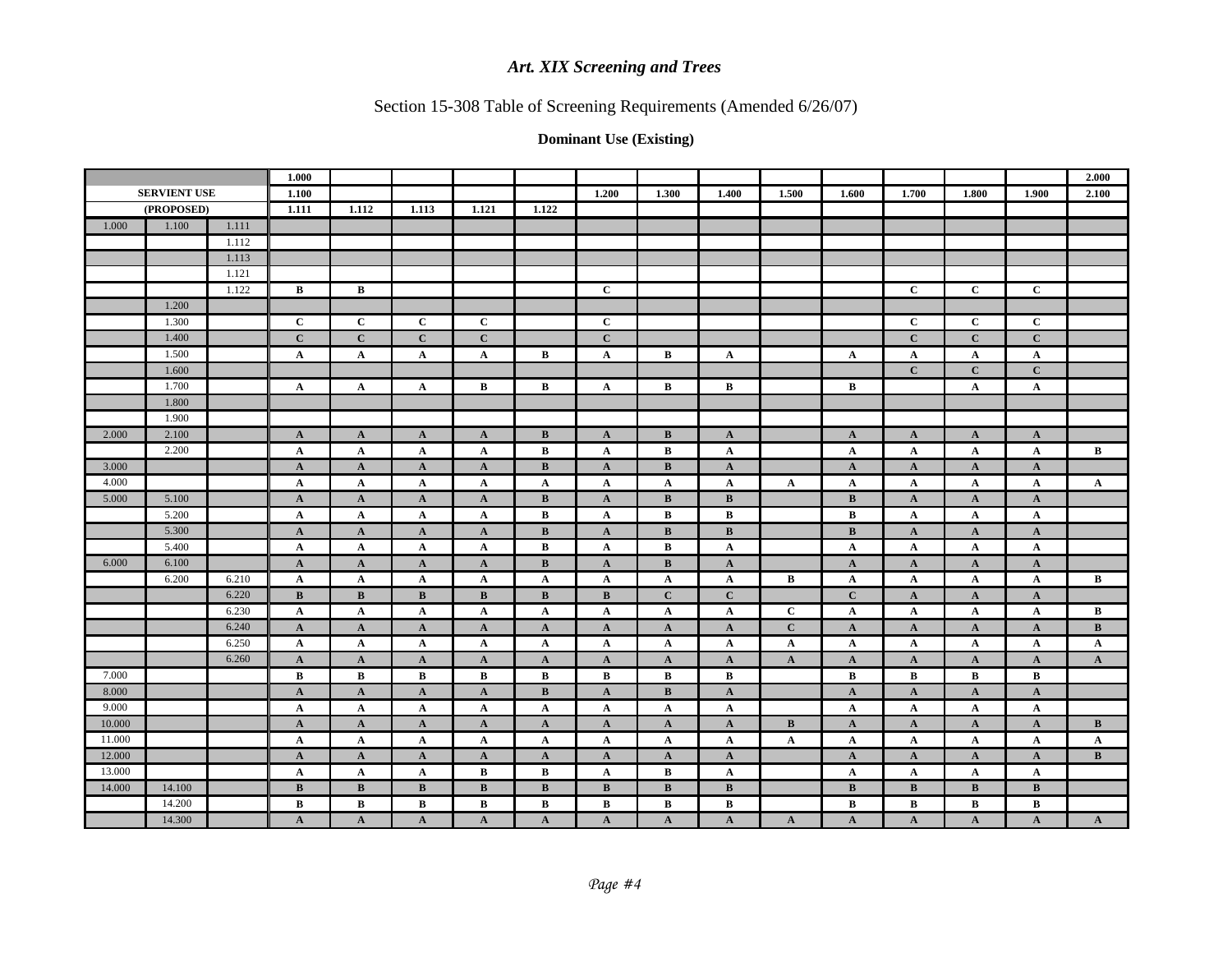# Section 15-308 Table of Screening Requirements (Amended 6/26/07)

|        |                     | 1.000        |              |              |              |              |              |              |              |              |              |              |              |              | 2.000        |
|--------|---------------------|--------------|--------------|--------------|--------------|--------------|--------------|--------------|--------------|--------------|--------------|--------------|--------------|--------------|--------------|
|        | <b>SERVIENT USE</b> | 1.100        |              |              |              |              | 1.200        | 1.300        | 1.400        | 1.500        | 1.600        | 1.700        | 1.800        | 1.900        | 2.100        |
|        | (PROPOSED)          | 1.111        | 1.112        | 1.113        | 1.121        | 1.122        |              |              |              |              |              |              |              |              |              |
|        | 14.400              | $\mathbf{A}$ | $\mathbf{A}$ | $\mathbf A$  | $\mathbf{A}$ | $\mathbf{A}$ | $\mathbf{A}$ | $\mathbf{A}$ | $\mathbf{A}$ | $\mathbf{A}$ | $\mathbf A$  | A            | A            | $\mathbf{A}$ | $\mathbf{A}$ |
| 15.000 | 15.100              | $\mathbf{A}$ | $\mathbf{A}$ | $\mathbf{A}$ | $\mathbf{A}$ | $\mathbf{A}$ | $\mathbf{A}$ | $\mathbf{A}$ | $\mathbf{A}$ |              | $\mathbf{A}$ | $\mathbf{A}$ | $\mathbf A$  | $\mathbf{A}$ |              |
|        | 15.200              | A            | $\mathbf A$  | A            | $\mathbf{A}$ | A            | $\mathbf{A}$ | A            | $\mathbf A$  | $\mathbf{A}$ | $\mathbf{A}$ | A            | A            | $\mathbf{A}$ | $\mathbf{A}$ |
|        | 15.300              | $\mathbf{A}$ | $\mathbf{A}$ | $\mathbf A$  | $\mathbf{A}$ | $\mathbf{A}$ | $\mathbf{A}$ | $\mathbf{A}$ | $\mathbf{A}$ | $\mathbf{A}$ | $\mathbf{A}$ | $\mathbf{A}$ | $\mathbf A$  | $\mathbf{A}$ | $\mathbf{A}$ |
|        | 15.400              | A            | $\mathbf A$  | A            | $\mathbf{A}$ | $\mathbf{A}$ | $\mathbf{A}$ | A            | $\mathbf A$  | $\mathbf{A}$ | $\mathbf{A}$ | A            | A            | $\mathbf A$  | $\mathbf{A}$ |
| 16.000 |                     | $\mathbf{A}$ | $\mathbf{A}$ | $\mathbf A$  | $\mathbf{A}$ | $\mathbf{A}$ | $\mathbf{A}$ | $\mathbf{A}$ | $\mathbf{A}$ |              | $\mathbf{A}$ | $\mathbf{A}$ | A            | $\mathbf{A}$ |              |
| 17.000 |                     | A            | $\mathbf A$  | $\mathbf A$  | A            | $\mathbf{A}$ | $\mathbf{A}$ | A            | $\mathbf A$  | $\mathbf{A}$ | $\mathbf{A}$ | A            | A            | $\mathbf{A}$ | $\mathbf{A}$ |
| 18.000 | 18.100              | $\mathbf{A}$ | A            | A            | $\mathbf{A}$ | $\mathbf{A}$ | $\mathbf{A}$ | $\mathbf{A}$ | $\mathbf{A}$ | $\mathbf{A}$ | $\mathbf{A}$ | $\mathbf{A}$ | A            | $\mathbf{A}$ | $\mathbf{A}$ |
|        | 18.200              | $\mathbf{A}$ | $\mathbf A$  | $\mathbf A$  | $\mathbf{A}$ | $\mathbf A$  | $\mathbf{A}$ | $\mathbf{A}$ | $\mathbf{A}$ | $\mathbf{A}$ | $\mathbf A$  | $\mathbf A$  | A            | $\mathbf{A}$ | $\mathbf{A}$ |
|        | 18.300              | $\mathbf{A}$ | $\mathbf{A}$ | A            | $\mathbf{A}$ | $\mathbf{A}$ | $\mathbf{A}$ | $\mathbf{A}$ | $\mathbf{A}$ | $\mathbf{A}$ | $\mathbf{A}$ | $\mathbf{A}$ | A            | $\mathbf{A}$ | $\mathbf{A}$ |
| 19.000 |                     | A            | $\mathbf{A}$ | A            | B            | B            | $\mathbf{A}$ | B            | $\mathbf{A}$ |              | $\mathbf{A}$ | $\mathbf A$  | A            | $\mathbf{A}$ | $\mathbf{B}$ |
| 20.000 |                     | $\mathbf{A}$ | $\mathbf{A}$ | $\mathbf{A}$ | B            | $\bf{B}$     | $\mathbf{A}$ | $\bf{B}$     | $\mathbf{A}$ |              | $\mathbf{A}$ | $\mathbf{A}$ | A            | $\mathbf{A}$ |              |
| 21.000 | 21.100              | $\mathbf{A}$ | A            | A            | B            | $\bf{B}$     | $\mathbf{A}$ | B            | $\bf{B}$     |              | $\bf{B}$     | A            | A            | $\mathbf{A}$ |              |
|        | 21.200              | $\mathbf{A}$ | $\mathbf{A}$ | $\mathbf{A}$ | $\mathbf{A}$ | $\mathbf{A}$ | $\mathbf{A}$ | $\mathbf{A}$ | $\mathbf{A}$ | $\mathbf{A}$ | $\mathbf{A}$ | $\mathbf{A}$ | A            | $\mathbf{A}$ | $\mathbf{A}$ |
| 22.000 | 22.100              | $\mathbf{C}$ | $\mathbf C$  | $\mathbf{C}$ | $\mathbf{C}$ | $\mathbf{C}$ | $\mathbf C$  | $\mathbf{C}$ | $\mathbf{C}$ |              | $\mathbf{C}$ | $\mathbf C$  | $\mathbf{C}$ | $\mathbf{C}$ |              |
|        | 22.200              | B            | B            | $\bf{B}$     | B            | $\bf{B}$     | B            | B            | B            | <sub>B</sub> | B            | $\bf{B}$     | B            | B            | B            |
|        | 22.300              |              |              |              |              |              |              |              |              |              |              |              |              |              |              |
| 23.000 |                     |              |              |              |              |              |              |              |              |              |              |              |              |              |              |
| 24.000 |                     | $\mathbf{A}$ | $\mathbf{A}$ | A            | $\mathbf{A}$ | $\mathbf{A}$ | $\mathbf{A}$ | $\mathbf{A}$ | $\mathbf{A}$ |              | $\mathbf{A}$ | A            | A            | $\mathbf{A}$ |              |
| 25.000 |                     | $\mathbf{A}$ | $\mathbf{A}$ | $\mathbf{A}$ | B            | $\bf{B}$     | $\mathbf{A}$ | $\bf{B}$     | $\mathbf{A}$ |              | $\mathbf{A}$ | $\mathbf{A}$ | $\mathbf{A}$ | $\mathbf{A}$ | $\mathbf{B}$ |
| 26.000 |                     |              |              |              |              |              |              |              |              |              |              |              |              |              |              |
| 34.000 | 34.100              | $\mathbf{A}$ | $\mathbf{A}$ | $\mathbf{A}$ | $\mathbf{A}$ | B            | $\mathbf{A}$ | B            | $\mathbf{A}$ |              | $\mathbf{A}$ | $\mathbf{A}$ | $\mathbf A$  | $\mathbf{A}$ |              |
|        | 34.200              | A            | $\mathbf A$  | $\mathbf A$  | $\mathbf A$  | $\bf{B}$     | $\mathbf{A}$ | B            | $\mathbf{A}$ |              | $\mathbf{A}$ | A            | A            | $\mathbf{A}$ | $\mathbf{A}$ |
|        | <b>STREETS</b>      |              |              |              |              |              |              |              |              |              |              |              |              |              |              |
|        | <b>RAILROAD</b>     | A            | A            | A            | A            | A            | A            | A            | $\mathbf{A}$ | A            | A            | A            | A            | A            | $\mathbf{A}$ |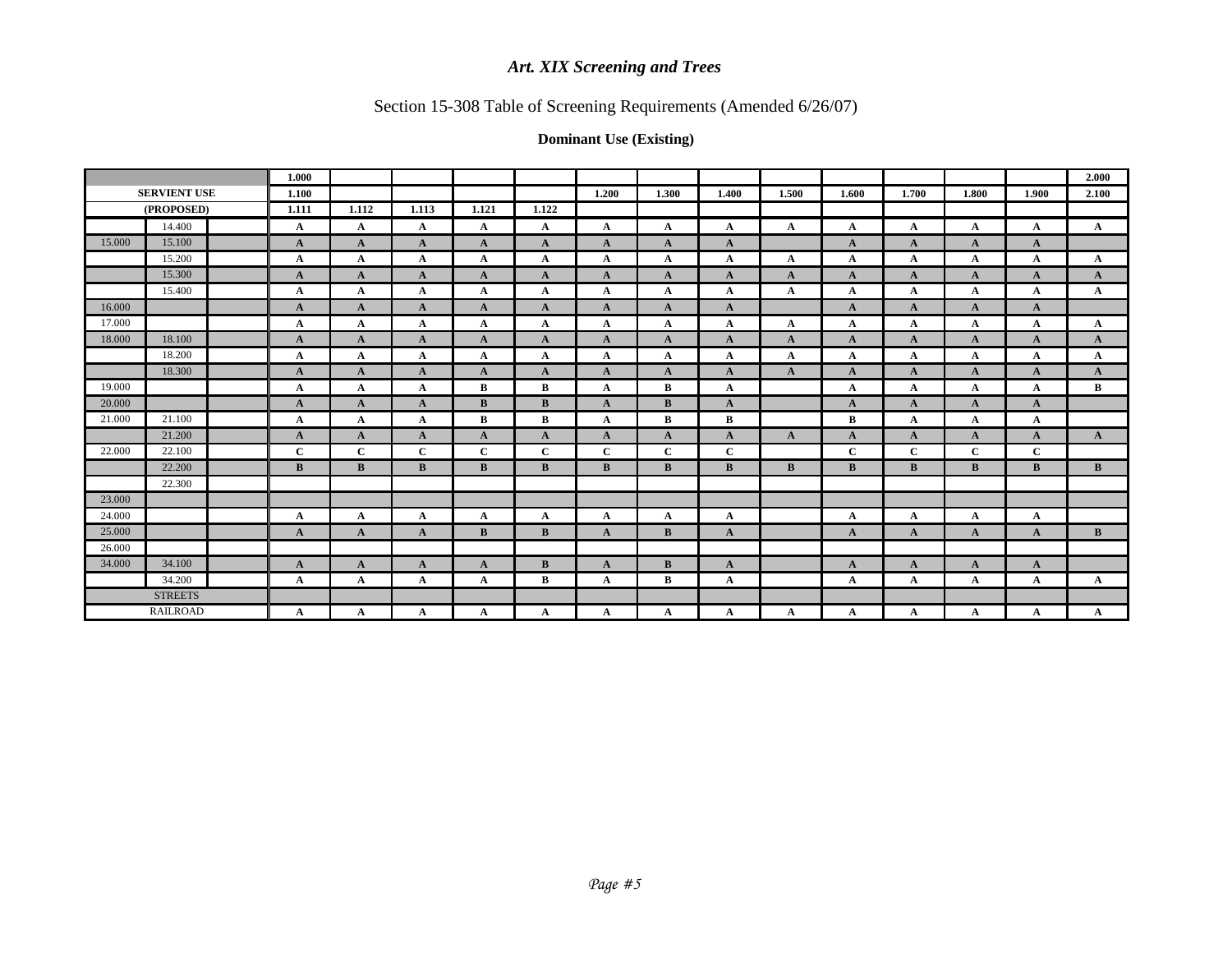# Section 15-308 Table of Screening Requirements (Amended 6/26/07)

|        |                     |       |                 | 3.000           | 4.000           | 5.000           |                 |                 |              | 6.000        |                 |              |                 |                 |              |              |
|--------|---------------------|-------|-----------------|-----------------|-----------------|-----------------|-----------------|-----------------|--------------|--------------|-----------------|--------------|-----------------|-----------------|--------------|--------------|
|        | <b>SERVIENT USE</b> |       | 2.200           |                 |                 | 5.100           | 5.200           | 5.300           | 5.400        | 6.100        | 6.200           |              |                 |                 |              |              |
|        | (PROPOSED)          |       |                 |                 |                 |                 |                 |                 |              |              | 6.210           | 6.220        | 6.230           | 6.240           | 6.250        | 6.260        |
| 1.000  | 1.100               | 1.111 |                 |                 |                 |                 |                 |                 |              |              |                 |              |                 |                 |              |              |
|        |                     | 1.112 |                 |                 |                 |                 |                 |                 |              |              |                 |              |                 |                 |              |              |
|        |                     | 1.113 |                 |                 |                 |                 |                 |                 |              |              |                 |              |                 |                 |              |              |
|        |                     | 1.121 |                 |                 |                 |                 |                 |                 |              |              |                 |              |                 |                 |              |              |
|        |                     | 1.122 |                 |                 |                 |                 |                 |                 |              |              |                 |              |                 |                 |              |              |
|        | 1.200               |       |                 |                 |                 |                 |                 |                 |              |              |                 |              |                 |                 |              |              |
|        | 1.300               |       |                 |                 |                 |                 |                 |                 |              |              |                 |              |                 |                 |              |              |
|        | 1.400               |       |                 |                 |                 |                 |                 |                 |              |              |                 |              |                 |                 |              |              |
|        | 1.500               |       |                 | $\bf{B}$        |                 | $\mathbf{A}$    | $\mathbf{A}$    | $\mathbf{A}$    | $\mathbf{C}$ |              |                 | $\, {\bf B}$ |                 |                 |              |              |
|        | 1.600               |       |                 |                 |                 |                 |                 |                 |              |              |                 |              |                 |                 |              |              |
|        | 1.700               |       |                 |                 |                 |                 |                 |                 |              |              |                 |              |                 |                 |              |              |
|        | 1.800               |       |                 |                 |                 |                 |                 |                 |              |              |                 |              |                 |                 |              |              |
|        | 1.900               |       |                 |                 |                 |                 |                 |                 |              |              |                 |              |                 |                 |              |              |
| 2.000  | 2.100               |       |                 | $\mathbf C$     |                 | $\mathbf{A}$    | $\mathbf{A}$    | $\mathbf{A}$    | $\mathbf C$  |              |                 | $\, {\bf B}$ |                 |                 |              |              |
|        | 2.200               |       |                 | B               |                 | $\mathbf{A}$    | $\mathbf{A}$    | A               | $\bf{B}$     | $\mathbf C$  |                 | $\, {\bf B}$ |                 |                 |              |              |
| 3.000  |                     |       |                 |                 |                 | $\mathbf{A}$    | B               | $\bf{B}$        |              |              |                 | B            |                 |                 |              |              |
| 4.000  |                     |       | $\mathbf{A}$    | $\mathbf{A}$    |                 | $\mathbf{A}$    | $\mathbf{A}$    | $\mathbf A$     | $\mathbf{A}$ | $\mathbf{A}$ | $\, {\bf B} \,$ | $\mathbf{A}$ | $\mathbf{C}$    | $\mathbf{A}$    |              |              |
| 5.000  | 5.100               |       |                 |                 |                 |                 |                 |                 |              |              |                 |              |                 |                 |              |              |
|        | 5.200               |       |                 |                 |                 |                 |                 |                 |              |              |                 |              |                 |                 |              |              |
|        | 5.300               |       |                 |                 |                 |                 |                 |                 |              |              |                 |              |                 |                 |              |              |
|        | 5.400               |       |                 | $\mathbf C$     |                 | $\mathbf{A}$    | $\mathbf{A}$    | $\mathbf A$     |              |              |                 | $\, {\bf B}$ |                 |                 |              |              |
| 6.000  | 6.100               |       |                 | $\bf C$         |                 | $\mathbf{A}$    | $\mathbf{A}$    | $\mathbf{A}$    | $\mathbf C$  |              |                 | $\mathbf C$  |                 |                 |              |              |
|        | 6.200               | 6.210 |                 | $\bf{B}$        |                 | $\mathbf{A}$    | $\mathbf{A}$    | $\mathbf A$     | $\bf{B}$     | $\mathbf C$  |                 | $\, {\bf B}$ |                 |                 |              |              |
|        |                     | 6.220 |                 |                 |                 |                 | $\mathbf{B}$    | $\, {\bf B}$    |              |              |                 |              |                 |                 |              |              |
|        |                     | 6.230 | $\mathbf C$     |                 | $\mathbf C$     | $\mathbf{A}$    | $\mathbf{A}$    | $\mathbf{A}$    | $\bf{B}$     | $\mathbf C$  | $\mathbf{A}$    | $\mathbf{A}$ |                 |                 |              |              |
|        |                     | 6.240 | $\, {\bf B}$    | $\mathbf B$     |                 | $\mathbf{A}$    | $\mathbf{A}$    | $\mathbf{A}$    | $\mathbf{C}$ | $\bf{B}$     | $\mathbf{C}$    | $\mathbf{B}$ | $\mathbf C$     |                 |              |              |
|        |                     | 6.250 | $\mathbf A$     | $\mathbf{A}$    | $\mathbf{A}$    | $\mathbf{A}$    | $\mathbf{A}$    | $\mathbf A$     | $\mathbf A$  | $\mathbf{A}$ | $\mathbf{A}$    | $\mathbf{A}$ | $\mathbf A$     | $\mathbf A$     |              |              |
|        |                     | 6.260 | $\mathbf{A}$    | $\mathbf{A}$    | $\mathbf{A}$    | $\mathbf{A}$    | $\mathbf{A}$    | $\mathbf{A}$    | $\mathbf{A}$ | $\mathbf{A}$ | $\mathbf{A}$    | $\mathbf{A}$ | $\mathbf{A}$    | $\mathbf{A}$    | $\mathbf{A}$ |              |
| 7.000  |                     |       |                 |                 |                 | B               |                 |                 |              |              |                 |              |                 |                 |              |              |
| 8.000  |                     |       |                 | $\mathbf C$     |                 | $\mathbf{A}$    | $\mathbf{A}$    | $\mathbf{A}$    | $\mathbf C$  |              |                 | $\, {\bf B}$ |                 |                 |              |              |
| 9.000  |                     |       |                 | $\mathbf C$     |                 | $\mathbf{A}$    | $\mathbf{A}$    | $\mathbf A$     | $\bf{B}$     | $\mathbf{A}$ |                 | $\mathbf{A}$ |                 |                 |              |              |
| 10.000 |                     |       | $\, {\bf B} \,$ | $\, {\bf B} \,$ |                 | $\, {\bf B} \,$ | $\, {\bf B} \,$ | $\, {\bf B} \,$ | $\, {\bf B}$ | $\, {\bf B}$ | $\, {\bf B} \,$ | $\mathbf{A}$ | $\, {\bf B} \,$ | $\, {\bf B} \,$ |              |              |
| 11.000 |                     |       | $\mathbf{A}$    | $\bf{B}$        | $\mathbf{A}$    | $\mathbf{A}$    | $\mathbf{A}$    | A               | $\mathbf{A}$ | $\mathbf{A}$ | $\mathbf{A}$    | $\mathbf{A}$ | $\mathbf{A}$    | $\mathbf{A}$    | $\mathbf{A}$ | $\mathbf{A}$ |
| 12.000 |                     |       |                 | $\mathbf{A}$    |                 | $\mathbf{A}$    | $\mathbf{A}$    | $\mathbf{A}$    | $\mathbf{A}$ | $\bf{B}$     | $\, {\bf B} \,$ | $\mathbf{A}$ |                 |                 |              |              |
| 13.000 |                     |       |                 | $\, {\bf B}$    |                 | $\mathbf{A}$    | $\mathbf{A}$    | $\mathbf{A}$    | $\mathbf C$  | $\mathbf C$  | $\mathbf C$     | $\, {\bf B}$ |                 |                 |              |              |
| 14.000 | 14.100              |       |                 |                 |                 |                 |                 |                 |              |              |                 |              |                 |                 |              |              |
|        | 14.200              |       |                 |                 |                 |                 |                 |                 |              |              |                 |              |                 |                 |              |              |
|        | 14.300              |       | $\mathbf{A}$    | $\mathbf{A}$    | $\, {\bf B} \,$ | $\mathbf{A}$    | $\mathbf{A}$    | $\mathbf{A}$    | $\mathbf{A}$ | $\mathbf{A}$ | $\mathbf{A}$    | $\mathbf{A}$ | $\mathbf{A}$    | $\mathbf{A}$    | $\mathbf{A}$ | $\mathbf{A}$ |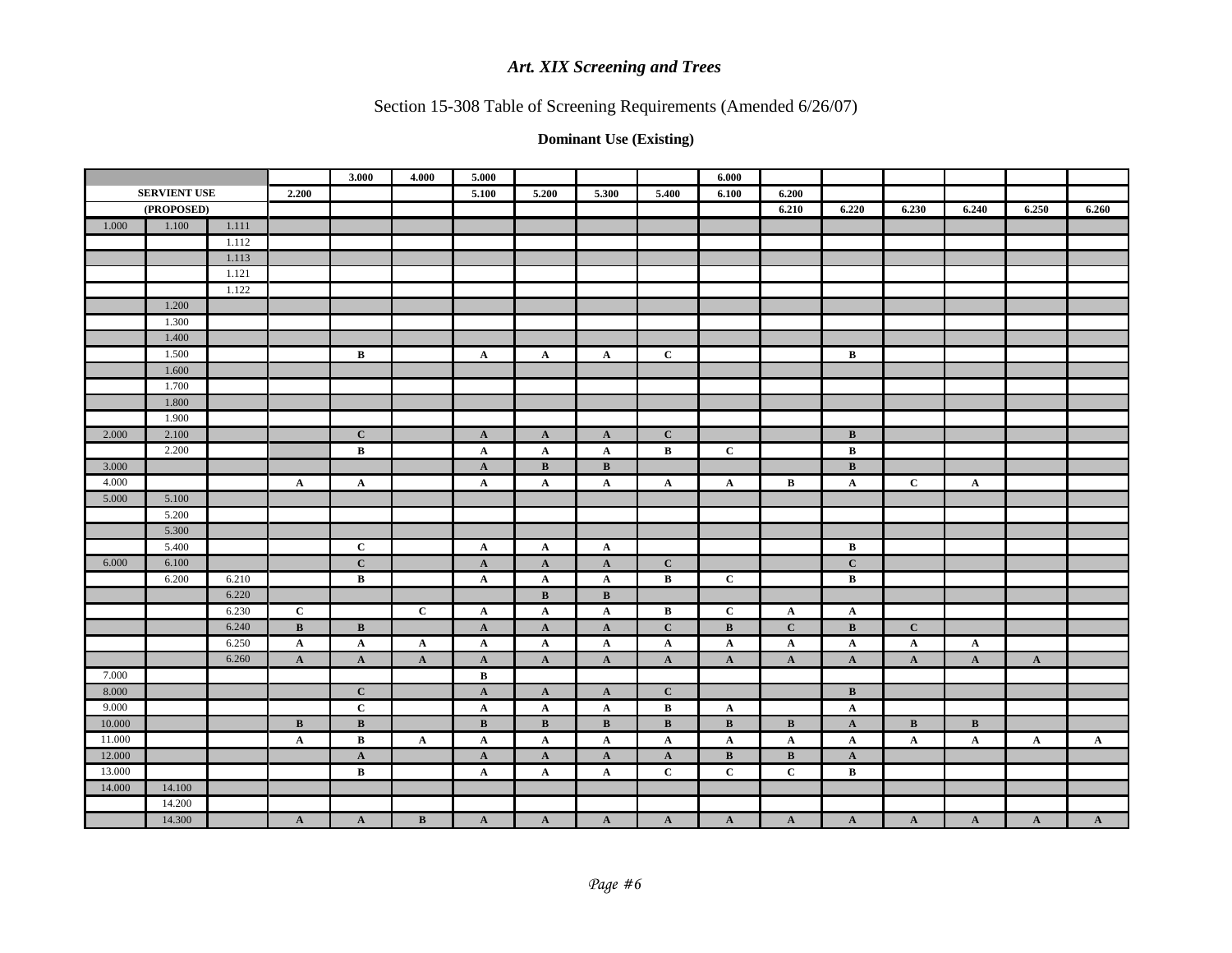# Section 15-308 Table of Screening Requirements (Amended 6/26/07)

|        |                     |              | 3.000        | 4.000        | 5.000        |              |              |              | 6.000        |              |              |              |              |              |              |
|--------|---------------------|--------------|--------------|--------------|--------------|--------------|--------------|--------------|--------------|--------------|--------------|--------------|--------------|--------------|--------------|
|        | <b>SERVIENT USE</b> | 2.200        |              |              | 5.100        | 5.200        | 5.300        | 5.400        | 6.100        | 6.200        |              |              |              |              |              |
|        | (PROPOSED)          |              |              |              |              |              |              |              |              | 6.210        | 6.220        | 6.230        | 6.240        | 6.250        | 6.260        |
|        | 14.400              | $\mathbf{A}$ | $\mathbf{A}$ | B            | $\mathbf{A}$ | $\mathbf{A}$ | A            | $\mathbf{A}$ | $\mathbf{A}$ | $\mathbf{A}$ | $\mathbf{A}$ | A            | $\mathbf{A}$ | $\mathbf{A}$ | $\mathbf{A}$ |
| 15.000 | 15.100              |              | $\mathbf{C}$ |              | $\mathbf{A}$ | $\mathbf{A}$ | $\mathbf{A}$ |              |              |              | B            |              |              |              |              |
|        | 15.200              | $\mathbf{A}$ | $\mathbf{A}$ |              | A            | $\mathbf{A}$ | A            | $\mathbf{A}$ | $\mathbf A$  | $\mathbf{A}$ | $\mathbf{A}$ | $\mathbf A$  | $\mathbf{A}$ |              |              |
|        | 15.300              | $\mathbf{A}$ | $\mathbf{A}$ | B            | $\mathbf{A}$ | $\mathbf{A}$ | A            | $\mathbf{A}$ | $\mathbf{A}$ | $\mathbf{A}$ | $\mathbf{A}$ | $\mathbf{A}$ | $\mathbf{A}$ | $\mathbf{A}$ | $\mathbf{A}$ |
|        | 15.400              | $\mathbf A$  | $\mathbf{A}$ |              | A            | $\mathbf{A}$ | A            | $\mathbf{A}$ | $\mathbf{A}$ | A            | $\mathbf{A}$ | A            | $\mathbf{A}$ |              |              |
| 16.000 |                     |              | $\mathbf{C}$ |              | $\mathbf{A}$ | $\mathbf{A}$ | $\mathbf{A}$ | $\mathbf{C}$ |              |              | B            |              |              |              |              |
| 17.000 |                     | $\mathbf{A}$ | $\mathbf{A}$ | B            | $\mathbf{A}$ | $\mathbf{A}$ | $\mathbf A$  | $\mathbf{A}$ | $\mathbf A$  | $\mathbf{A}$ | $\mathbf{A}$ | $\mathbf A$  | $\mathbf{A}$ |              |              |
| 18.000 | 18.100              | $\mathbf{A}$ | $\mathbf{A}$ | $\mathbf{C}$ | $\mathbf{A}$ | $\mathbf{A}$ | $\mathbf{A}$ | $\mathbf{A}$ | $\mathbf{A}$ | $\mathbf{A}$ | $\mathbf{A}$ | $\mathbf{A}$ | $\mathbf{A}$ | $\mathbf{A}$ | $\mathbf{A}$ |
|        | 18.200              | $\mathbf{A}$ | $\mathbf{A}$ | $\mathbf C$  | $\mathbf{A}$ | $\mathbf{A}$ | A            | $\mathbf{A}$ | $\mathbf{A}$ | $\mathbf{A}$ | $\mathbf{A}$ | A            | $\mathbf{A}$ | $\mathbf{A}$ | $\mathbf{A}$ |
|        | 18.300              | $\mathbf{A}$ | $\mathbf{A}$ | $\mathbf{C}$ | $\mathbf{A}$ | $\mathbf{A}$ | A            | $\mathbf{A}$ | $\mathbf{A}$ | $\mathbf{A}$ | $\mathbf{A}$ | A            | $\mathbf{A}$ | $\mathbf{A}$ | $\mathbf{A}$ |
| 19.000 |                     |              | $\, {\bf B}$ |              | A            | $\mathbf{A}$ | A            | B            | $\mathbf C$  |              | $\bf{B}$     |              |              |              |              |
| 20.000 |                     |              |              |              | $\mathbf{A}$ | $\mathbf{B}$ | $\, {\bf B}$ |              |              |              | B            |              |              |              |              |
| 21.000 | 21.100              |              |              |              |              |              |              |              |              |              |              |              |              |              |              |
|        | 21.200              | $\mathbf{A}$ | $\mathbf{A}$ |              | $\mathbf{A}$ | $\mathbf{A}$ | $\mathbf{A}$ | $\mathbf{A}$ | $\mathbf{A}$ | $\mathbf{B}$ | $\mathbf{A}$ | $\mathbf{C}$ | $\mathbf{A}$ |              |              |
| 22.000 | 22.100              |              |              |              |              |              |              |              |              |              |              |              |              |              |              |
|        | 22.200              | $\bf{B}$     | B            |              | $\bf{B}$     | B            | $\bf{B}$     | $\bf{B}$     | $\bf{B}$     | $\bf{B}$     | B            | $\bf{B}$     | $\bf{B}$     |              |              |
|        | 22.300              |              |              |              |              |              |              |              |              |              |              |              |              |              |              |
| 23.000 |                     |              |              |              |              |              |              |              |              |              |              |              |              |              |              |
| 24.000 |                     |              | $\mathbf C$  |              | $\mathbf{A}$ | $\mathbf{A}$ | A            | $\bf{B}$     | $\mathbf{C}$ |              | $\mathbf{A}$ |              |              |              |              |
| 25.000 |                     |              | $\bf{B}$     |              | $\mathbf{A}$ | $\mathbf{A}$ | $\mathbf{A}$ | $\bf{B}$     | $\mathbf{C}$ |              | B            |              |              |              |              |
| 26.000 |                     |              |              |              |              |              |              |              |              |              | $\bf{B}$     |              |              |              |              |
| 34.000 | 34.100              | $\mathbf{A}$ | $\mathbf{A}$ | $\mathbf{A}$ | $\mathbf{A}$ | $\mathbf{A}$ | $\bf{B}$     | $\mathbf{A}$ | $\bf{B}$     | $\mathbf{A}$ |              | $\mathbf{A}$ | $\mathbf{A}$ | $\mathbf{A}$ | $\mathbf{A}$ |
|        | 34.200              | $\mathbf A$  | $\mathbf{A}$ | $\mathbf{A}$ | $\mathbf{A}$ | $\mathbf{A}$ | $\bf{B}$     | $\mathbf{A}$ | B            | $\mathbf{A}$ |              | $\mathbf A$  | A            | A            | $\mathbf{A}$ |
|        | <b>STREETS</b>      |              |              |              |              |              |              |              |              |              |              |              |              |              |              |
|        | <b>RAILROAD</b>     | $\mathbf A$  | $\mathbf{A}$ | $\mathbf C$  | $\mathbf{A}$ | $\mathbf A$  | $\mathbf A$  | A            | $\mathbf A$  | A            | $\mathbf{A}$ | $\mathbf A$  | A            | A            | $\mathbf{A}$ |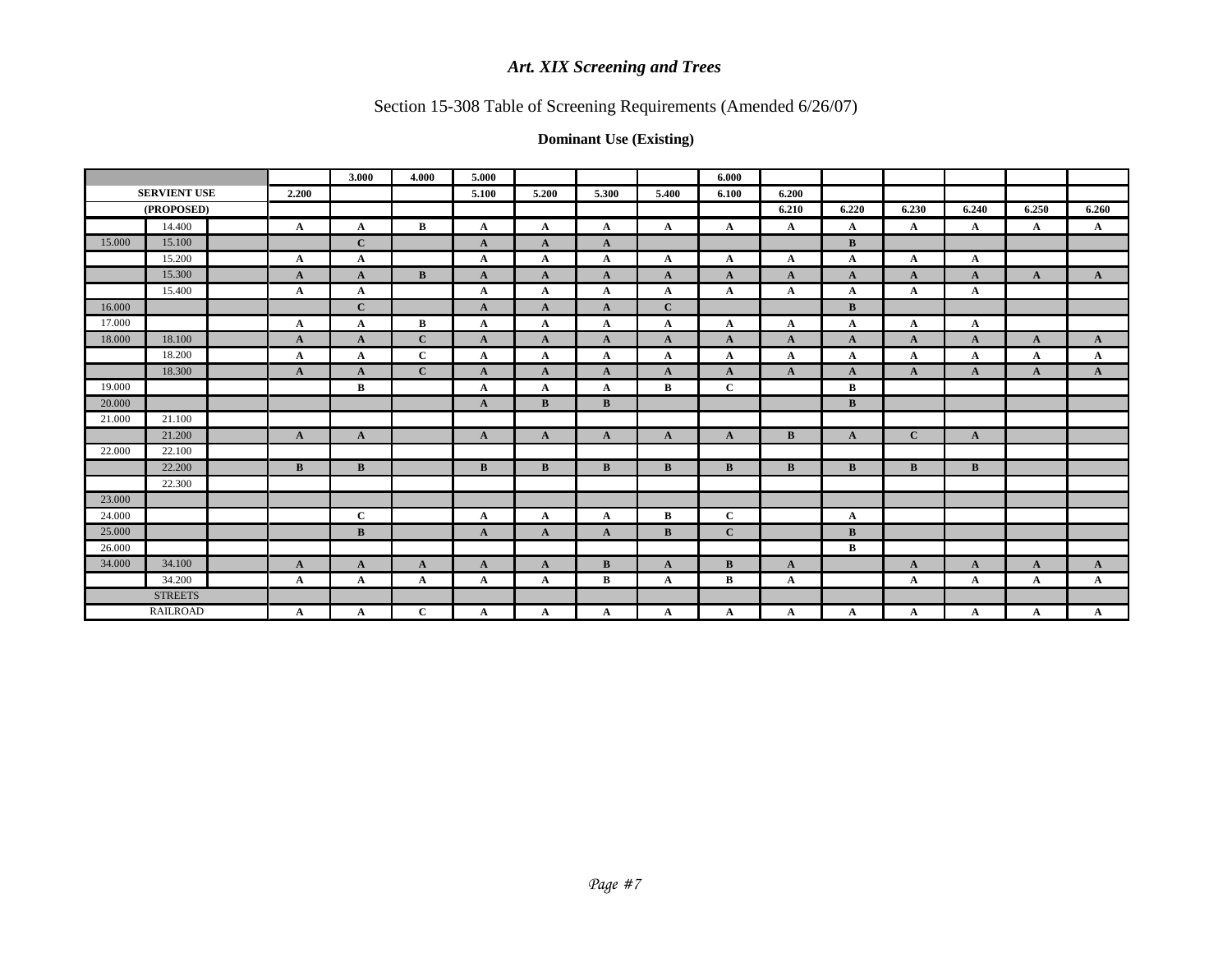# Section 15-308 Table of Screening Requirements (Amended 6/26/07)

|                  |                     |       | 7.000        | 8.000        | 9.000                           | 10.000          | 11.000 | 12.000         | 13.000       | 14.000          |                 |             |        | 15.000                  |              |        |
|------------------|---------------------|-------|--------------|--------------|---------------------------------|-----------------|--------|----------------|--------------|-----------------|-----------------|-------------|--------|-------------------------|--------------|--------|
|                  | <b>SERVIENT USE</b> |       |              |              |                                 |                 |        |                |              | 14.100          | 14.200          | 14.300      | 14.400 | 15.100                  | 15.200       | 15.300 |
|                  | (PROPOSED)          |       |              |              |                                 |                 |        |                |              |                 |                 |             |        |                         |              |        |
| 1.000            | 1.100               | 1.111 |              |              |                                 |                 |        |                |              |                 |                 |             |        |                         |              |        |
|                  |                     | 1.112 |              |              |                                 |                 |        |                |              |                 |                 |             |        |                         |              |        |
|                  |                     | 1.113 |              |              |                                 |                 |        |                |              |                 |                 |             |        |                         |              |        |
|                  |                     | 1.121 |              |              |                                 |                 |        |                |              |                 |                 |             |        |                         |              |        |
|                  |                     | 1.122 |              |              |                                 |                 |        |                |              |                 |                 |             |        |                         |              |        |
|                  | 1.200               |       |              |              |                                 |                 |        |                |              |                 |                 |             |        |                         |              |        |
|                  | 1.300               |       |              |              |                                 |                 |        |                |              |                 |                 |             |        |                         |              |        |
|                  | 1.400               |       |              |              |                                 |                 |        |                |              |                 |                 |             |        |                         |              |        |
|                  | 1.500               |       | $\mathbf{A}$ |              |                                 |                 |        |                |              | $\mathbf{A}$    | $\mathbf{A}$    |             |        | $\mathbf C$             |              |        |
|                  | 1.600               |       |              |              |                                 |                 |        |                |              |                 |                 |             |        |                         |              |        |
|                  | 1.700               |       |              |              |                                 |                 |        |                |              | $\mathbf C$     | $\mathbf{C}$    |             |        |                         |              |        |
|                  | 1.800               |       |              |              |                                 |                 |        |                |              |                 |                 |             |        |                         |              |        |
|                  | 1.900               |       |              |              |                                 |                 |        |                |              |                 |                 |             |        |                         |              |        |
| 2.000            | 2.100               |       | $\mathbf A$  |              |                                 |                 |        |                |              | $\mathbf{A}$    | $\mathbf{A}$    |             |        |                         |              |        |
|                  | 2.200               |       | $\mathbf A$  |              |                                 |                 |        |                |              | $\mathbf{A}$    | $\mathbf{A}$    |             |        | $\mathbf C$             |              |        |
| 3.000            |                     |       | $\mathbf{A}$ |              |                                 |                 |        |                |              |                 |                 |             |        |                         |              |        |
| 4.000            |                     |       | $\mathbf{A}$ | $\mathbf{A}$ | $\mathbf{A}$                    | $\bf{B}$        |        | $\mathbf{A}$   | $\mathbf{A}$ | $\mathbf{A}$    | $\mathbf{A}$    |             |        | $\mathbf{A}$            | $\mathbf{C}$ |        |
| 5.000            | 5.100               |       |              |              |                                 |                 |        |                |              | $\mathbf C$     | $\mathbf{C}$    |             |        |                         |              |        |
|                  | 5.200               |       | $\mathbf C$  |              |                                 |                 |        |                |              |                 |                 |             |        |                         |              |        |
|                  | 5.300               |       | $\mathbf C$  |              |                                 |                 |        |                |              |                 |                 |             |        |                         |              |        |
|                  | 5.400               |       | $\mathbf A$  |              |                                 |                 |        |                |              | $\mathbf{A}$    | $\mathbf{A}$    |             |        |                         |              |        |
| 6.000            | 6.100               |       | $\mathbf{A}$ |              |                                 |                 |        |                |              | $\mathbf{A}$    | $\mathbf{A}$    |             |        |                         |              |        |
|                  | 6.200               | 6.210 | $\mathbf{A}$ |              |                                 |                 |        |                |              | $\mathbf{A}$    | $\mathbf{A}$    |             |        | $\, {\bf B} \,$         |              |        |
|                  |                     | 6.220 | $\mathbf C$  |              |                                 |                 |        |                |              | $\, {\bf B}$    | $\mathbf{C}$    |             |        |                         |              |        |
|                  |                     | 6.230 | $\mathbf{A}$ | $\bf{B}$     | $\mathbf C$                     |                 |        | $\mathbf{A}$   | $\mathbf C$  | $\mathbf{A}$    | $\mathbf{A}$    |             |        | $\, {\bf B} \,$         |              |        |
|                  |                     | 6.240 | $\mathbf{A}$ | $\bf{B}$     | $\mathbf C$                     |                 |        |                | $\mathbf{C}$ | $\mathbf{A}$    | $\mathbf{A}$    |             |        | $\mathbf C$             |              |        |
|                  |                     | 6.250 | $\mathbf{A}$ | $\mathbf{A}$ | $\mathbf{A}$                    | $\bf{B}$        |        | $\mathbf{A}$   | $\mathbf{A}$ | $\mathbf{A}$    | $\mathbf{A}$    |             |        | $\mathbf{A}$            | $\mathbf C$  |        |
|                  |                     | 6.260 | $\mathbf{A}$ | $\mathbf{A}$ | $\mathbf{A}$                    | $\mathbf{A}$    |        | $\mathbf{A}$   | $\mathbf{A}$ | $\mathbf{A}$    | $\mathbf{A}$    |             |        | $\mathbf{A}$            | $\mathbf A$  |        |
| 7.000            |                     |       |              |              |                                 |                 |        |                |              |                 |                 |             |        |                         |              |        |
| 8.000            |                     |       | $\mathbf{A}$ |              |                                 |                 |        |                | $\mathbf{A}$ | $\mathbf{A}$    |                 |             |        |                         |              |        |
| 9.000<br>10.000  |                     |       | ${\bf A}$    |              |                                 |                 |        |                | $\mathbf C$  | $\mathbf{A}$    | $\mathbf{A}$    |             |        | $\, {\bf B} \,$         |              |        |
|                  |                     |       | $\, {\bf B}$ | $\mathbf{B}$ | $\mathbf C$                     |                 |        | $\overline{c}$ | $\mathbf C$  | $\, {\bf B} \,$ | $\, {\bf B} \,$ | $\mathbf C$ |        | $\overline{\mathbf{B}}$ |              |        |
| 11.000<br>12.000 |                     |       | $\mathbf{A}$ | $\mathbf{A}$ | $\mathbf{A}$<br>$\, {\bf B} \,$ |                 |        | $\mathbf A$    | $\mathbf A$  | $\mathbf{A}$    | $\mathbf{A}$    |             |        | $\mathbf{A}$            | $\mathbf{A}$ |        |
| 13.000           |                     |       | $\mathbf{A}$ | $\mathbf{A}$ |                                 |                 |        |                | $\bf{B}$     | $\mathbf{A}$    | ${\bf A}$       |             |        | $\mathbf{A}$            |              |        |
| 14.000           | 14.100              |       |              |              |                                 |                 |        |                |              |                 |                 |             |        |                         |              |        |
|                  | 14.200              |       |              |              |                                 |                 |        |                |              |                 |                 |             |        |                         |              |        |
|                  | 14.300              |       | $\mathbf A$  | $\mathbf A$  | ${\bf A}$                       | $\, {\bf B} \,$ |        | $\mathbf A$    | ${\bf A}$    | $\mathbf A$     | $\mathbf{A}$    |             |        | ${\bf A}$               | $\, {\bf B}$ |        |
|                  |                     |       |              |              |                                 |                 |        |                |              |                 |                 |             |        |                         |              |        |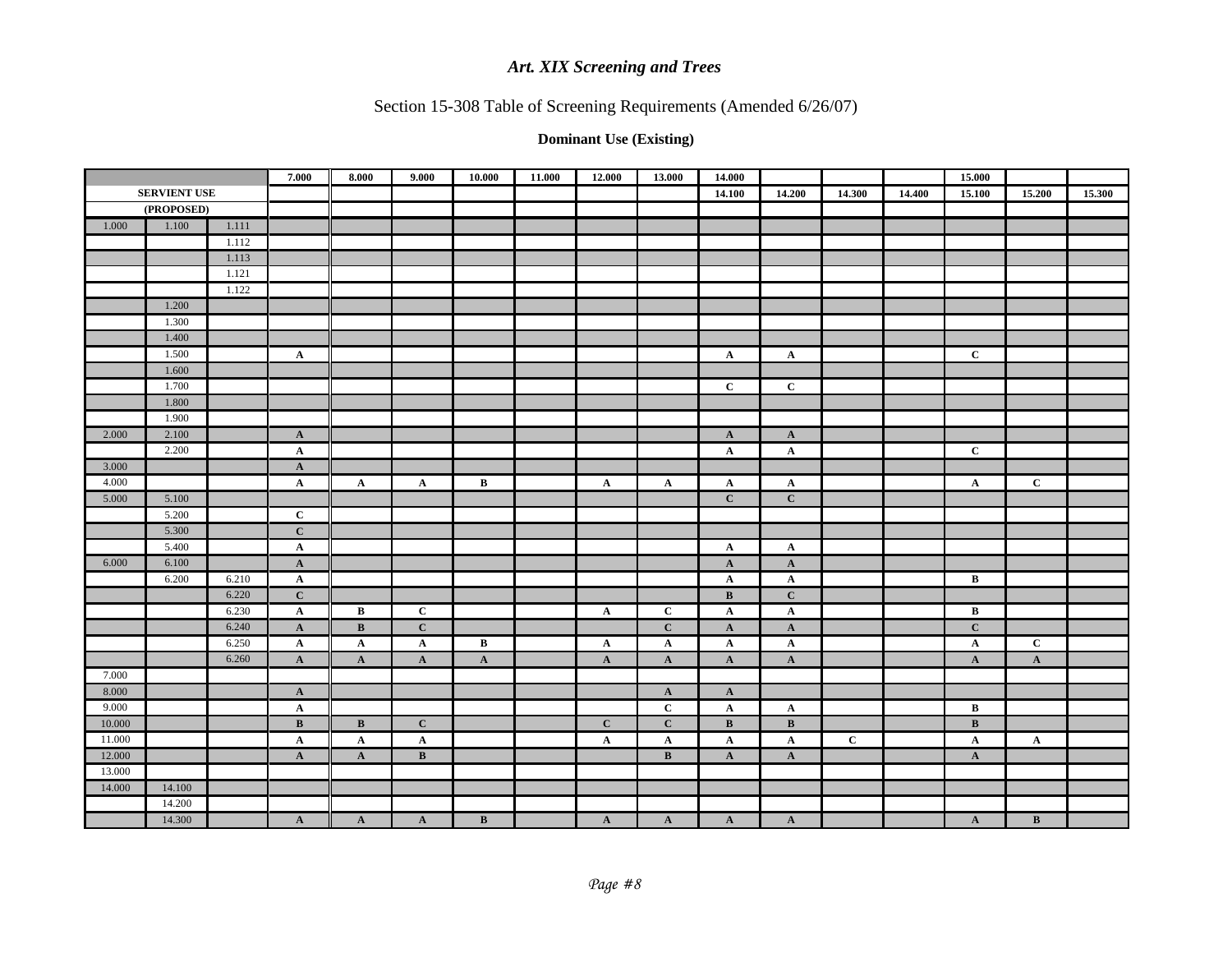# Section 15-308 Table of Screening Requirements (Amended 6/26/07)

|        |                     | 7.000        | 8.000        | 9.000        | 10.000       | 11.000       | 12.000       | 13.000       | 14.000       |              |              |        | 15.000       |              |              |
|--------|---------------------|--------------|--------------|--------------|--------------|--------------|--------------|--------------|--------------|--------------|--------------|--------|--------------|--------------|--------------|
|        | <b>SERVIENT USE</b> |              |              |              |              |              |              |              | 14.100       | 14.200       | 14.300       | 14.400 | 15.100       | 15.200       | 15.300       |
|        | (PROPOSED)          |              |              |              |              |              |              |              |              |              |              |        |              |              |              |
|        | 14.400              | $\mathbf{A}$ | $\mathbf{A}$ | $\mathbf A$  | $\bf{B}$     |              | $\mathbf{A}$ | $\mathbf{A}$ | $\mathbf{A}$ | $\mathbf{A}$ |              |        | $\mathbf{A}$ | $\bf{B}$     |              |
| 15.000 | 15.100              | $\mathbf{A}$ |              |              |              |              |              |              | $\mathbf{A}$ | $\mathbf{A}$ |              |        |              |              |              |
|        | 15.200              | $\mathbf{A}$ | $\mathbf{A}$ | $\mathbf{A}$ | $\bf C$      |              | $\mathbf{A}$ | $\mathbf C$  | $\mathbf{A}$ | $\mathbf{A}$ |              |        | B            |              |              |
|        | 15.300              | $\mathbf{A}$ | $\mathbf{A}$ | $\mathbf{A}$ | B            |              | $\mathbf{A}$ | $\mathbf{A}$ | $\mathbf{A}$ | $\mathbf{A}$ |              |        | $\mathbf A$  | B            |              |
|        | 15.400              | $\mathbf{A}$ | $\mathbf{A}$ | A            | $\mathbf C$  |              | $\mathbf{A}$ | $\mathbf C$  | $\mathbf{A}$ | $\mathbf{A}$ |              |        | B            |              |              |
| 16.000 |                     | $\mathbf{A}$ |              |              |              |              |              |              | $\mathbf{A}$ | $\mathbf{A}$ |              |        | $\mathbf{C}$ |              |              |
| 17.000 |                     | $\mathbf{A}$ | $\mathbf{A}$ | $\, {\bf B}$ | $\bf{B}$     |              | $\bf{B}$     | $\mathbf{A}$ | $\mathbf{A}$ | $\mathbf{A}$ |              |        | A            | $\bf{B}$     |              |
| 18.000 | 18.100              | $\mathbf{A}$ | $\mathbf{A}$ | $\mathbf A$  | $\mathbf{A}$ |              | A            | A            | $\mathbf{A}$ | $\mathbf{A}$ |              |        | A            | $\mathbf C$  |              |
|        | 18.200              | $\mathbf{A}$ | $\mathbf{A}$ | A            | $\mathbf{A}$ |              | $\mathbf{A}$ | $\mathbf{A}$ | $\mathbf{A}$ | $\mathbf{A}$ |              |        | A            | $\mathbf{C}$ |              |
|        | 18.300              | $\mathbf{A}$ | $\mathbf{A}$ | $\mathbf{A}$ | $\mathbf{A}$ |              | $\mathbf{A}$ | $\mathbf{A}$ | $\mathbf{A}$ | $\mathbf{A}$ |              |        | $\mathbf A$  | $\mathbf C$  |              |
| 19.000 |                     | $\mathbf{A}$ |              |              |              |              |              |              | $\mathbf{A}$ | $\mathbf{A}$ |              |        | $\mathbf C$  |              |              |
| 20.000 |                     | $\mathbf{A}$ |              |              |              |              |              |              |              |              |              |        |              |              |              |
| 21.000 | 21.100              | $\mathbf{C}$ |              |              |              |              |              |              |              |              |              |        |              |              |              |
|        | 21.200              | $\mathbf{A}$ | $\mathbf{A}$ | $\mathbf{A}$ | B            |              | $\mathbf{A}$ | $\mathbf{A}$ | $\mathbf{A}$ | $\mathbf{A}$ |              |        | $\mathbf{A}$ | $\mathbf C$  |              |
| 22.000 | 22.100              |              |              |              |              |              |              |              | $\mathbf{C}$ | $\mathbf{C}$ |              |        |              |              |              |
|        | 22.200              | $\mathbf{B}$ | B            | $\bf{B}$     | B            |              | B            | B            | B            | B            |              |        | B            | B            |              |
|        | 22.300              |              |              |              |              |              |              |              |              |              |              |        |              |              |              |
| 23.000 |                     |              |              |              |              |              |              |              |              |              |              |        |              |              |              |
| 24.000 |                     | $\mathbf{A}$ |              |              |              |              |              | $\mathbf C$  | $\mathbf{A}$ | $\mathbf{A}$ |              |        | $\bf{B}$     |              |              |
| 25.000 |                     | $\mathbf{A}$ |              |              |              |              |              |              | $\mathbf{A}$ | $\mathbf{A}$ |              |        | $\mathbf{C}$ |              |              |
| 26.000 |                     |              |              |              |              |              |              |              |              |              |              |        |              |              |              |
| 34.000 | 34.100              |              | $\mathbf{A}$ | $\mathbf{A}$ | $\mathbf{A}$ | $\mathbf{A}$ | $\mathbf{A}$ | $\bf{B}$     | $\mathbf{A}$ | <sub>B</sub> | $\mathbf{A}$ |        | $\mathbf A$  | $\mathbf{A}$ | $\mathbf{A}$ |
|        | 34.200              | $\mathbf{A}$ | $\mathbf A$  | $\mathbf A$  | $\mathbf{A}$ | $\mathbf A$  | $\mathbf{A}$ | $\bf{B}$     | $\mathbf{A}$ | $\bf{B}$     | $\mathbf{A}$ |        | $\mathbf A$  | $\mathbf{A}$ | $\mathbf{A}$ |
|        | <b>STREETS</b>      |              |              |              |              |              |              |              |              |              |              |        |              |              |              |
|        | <b>RAILROAD</b>     | $\mathbf{A}$ | A            | A            | A            |              | $\mathbf C$  | A            | $\mathbf C$  | $\mathbf C$  |              |        | A            | $\mathbf C$  |              |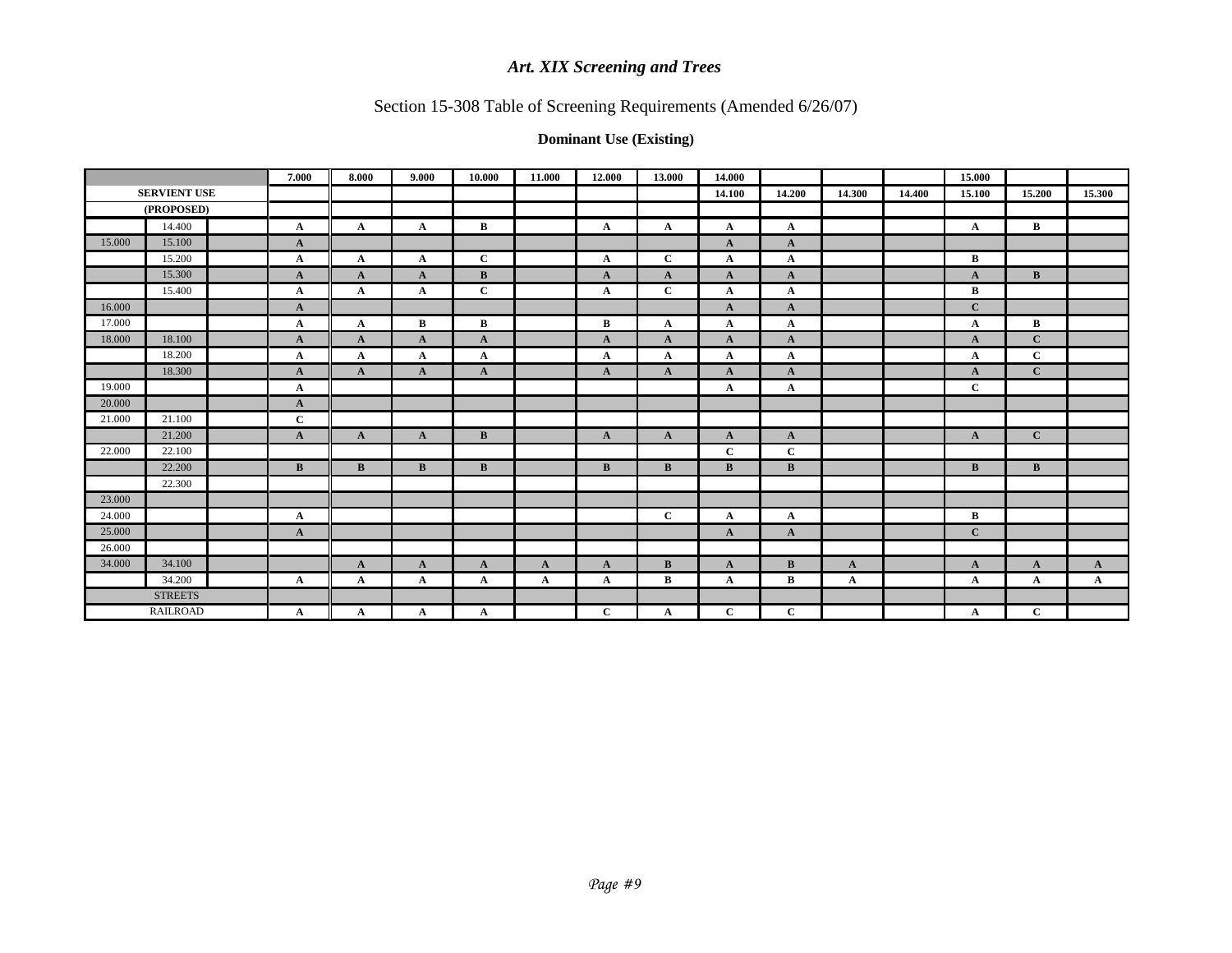# Section 15-308 Table of Screening Requirements (Amended 6/26/07)

|        |                     |       |                 | 16.000          | 17.000       | 18.000 |              |              | 19.000                  | 20.000       | 21.000                  |                | 22.000          |                 |              | 23.000 |
|--------|---------------------|-------|-----------------|-----------------|--------------|--------|--------------|--------------|-------------------------|--------------|-------------------------|----------------|-----------------|-----------------|--------------|--------|
|        | <b>SERVIENT USE</b> |       | 15.400          |                 |              | 18.100 | 18.200       | 18.300       |                         |              | 21.100                  | 21.200         | 22.100          | 22.200          | 22.300       |        |
|        | (PROPOSED)          |       |                 |                 |              |        |              |              |                         |              |                         |                |                 |                 |              |        |
| 1.000  | 1.100               | 1.111 |                 |                 |              |        |              |              |                         |              |                         |                |                 |                 |              |        |
|        |                     | 1.112 |                 |                 |              |        |              |              |                         |              |                         |                |                 |                 |              |        |
|        |                     | 1.113 |                 |                 |              |        |              |              |                         |              |                         |                |                 |                 |              |        |
|        |                     | 1.121 |                 |                 |              |        |              |              |                         |              |                         |                |                 |                 |              |        |
|        |                     | 1.122 |                 |                 |              |        |              |              |                         |              |                         |                |                 |                 |              |        |
|        | 1.200               |       |                 |                 |              |        |              |              |                         |              |                         |                |                 |                 |              |        |
|        | 1.300               |       |                 |                 |              |        |              |              |                         |              |                         |                |                 |                 |              |        |
|        | 1.400               |       |                 |                 |              |        |              |              |                         |              |                         |                |                 |                 |              |        |
|        | 1.500               |       |                 |                 |              |        |              |              |                         | $\, {\bf B}$ | $\mathbf{A}$            |                | $\mathbf{A}$    |                 |              |        |
|        | 1.600               |       |                 |                 |              |        |              |              |                         |              |                         |                |                 |                 |              |        |
|        | 1.700               |       |                 |                 |              |        |              |              |                         |              |                         |                |                 |                 |              |        |
|        | 1.800               |       |                 |                 |              |        |              |              |                         |              |                         |                |                 |                 |              |        |
|        | 1.900               |       |                 |                 |              |        |              |              |                         |              |                         |                |                 |                 |              |        |
| 2.000  | 2.100               |       |                 |                 |              |        |              |              |                         | $\mathbf C$  | $\mathbf{A}$            |                | $\mathbf{A}$    |                 |              |        |
|        | 2.200               |       |                 |                 |              |        |              |              |                         | $\, {\bf B}$ | $\mathbf{A}$            |                | $\mathbf A$     |                 |              |        |
| 3.000  |                     |       |                 |                 |              |        |              |              |                         |              | $\mathbf{B}$            |                | $\mathbf{A}$    |                 |              |        |
| 4.000  |                     |       | $\mathbf C$     | $\mathbf{A}$    |              |        |              |              | $\mathbf{A}$            | $\mathbf{A}$ | $\mathbf{A}$            |                | $\mathbf{A}$    |                 |              |        |
| 5.000  | 5.100               |       |                 |                 |              |        |              |              |                         |              |                         |                |                 |                 |              |        |
|        | 5.200               |       |                 |                 |              |        |              |              |                         |              |                         |                |                 |                 |              |        |
|        | 5.300               |       |                 |                 |              |        |              |              |                         |              |                         |                |                 |                 |              |        |
|        | 5.400               |       |                 |                 |              |        |              |              |                         | $\mathbf C$  | ${\bf A}$               |                | $\mathbf{A}$    |                 |              |        |
| 6.000  | 6.100               |       |                 |                 |              |        |              |              |                         | $\mathbf C$  | $\mathbf{A}$            |                | $\mathbf{A}$    |                 |              |        |
|        | 6.200               | 6.210 |                 | $\, {\bf B}$    |              |        |              |              |                         | $\, {\bf B}$ | $\mathbf{A}$            |                | $\mathbf{A}$    |                 |              |        |
|        |                     | 6.220 |                 |                 |              |        |              |              |                         |              | $\mathbf{B}$            |                |                 |                 |              |        |
|        |                     | 6.230 |                 | $\mathbf C$     |              |        |              |              | $\mathbf C$             | $\, {\bf B}$ |                         | $\overline{c}$ | $\mathbf A$     | $\overline{c}$  | $\mathbf C$  |        |
|        |                     | 6.240 |                 | $\mathbf{C}$    |              |        |              |              | $\, {\bf B}$            | $\bf{B}$     | $\mathbf{A}$            |                | $\mathbf{A}$    |                 |              |        |
|        |                     | 6.250 | $\mathbf C$     | $\mathbf{A}$    |              |        |              |              | $\mathbf A$             | $\mathbf{A}$ | $\mathbf{A}$            | $\mathbf{A}$   | $\mathbf A$     | $\mathbf{A}$    | $\mathbf{A}$ |        |
|        |                     | 6.260 | $\mathbf{A}$    | $\mathbf{A}$    | $\mathbf{A}$ |        |              |              | $\mathbf{A}$            | $\mathbf{A}$ | $\mathbf{A}$            | $\mathbf{A}$   | $\mathbf{A}$    | $\mathbf{A}$    | $\mathbf{A}$ |        |
| 7.000  |                     |       |                 |                 |              |        |              |              |                         |              |                         |                | $\bf{B}$        |                 |              |        |
| 8.000  |                     |       |                 |                 |              |        |              |              |                         | $\mathbf C$  | $\mathbf{A}$            |                | $\mathbf{A}$    |                 |              |        |
| 9.000  |                     |       |                 |                 |              |        |              |              |                         | $\mathbf C$  | ${\bf A}$               |                | $\mathbf A$     |                 |              |        |
| 10.000 |                     |       |                 | $\, {\bf B} \,$ |              |        |              |              | $\overline{\mathbf{B}}$ | $\, {\bf B}$ | $\overline{\mathbf{B}}$ |                | $\, {\bf B} \,$ |                 |              |        |
| 11.000 |                     |       | $\mathbf{A}$    | $\mathbf{A}$    | $\mathbf C$  |        | $\mathbf{C}$ | $\mathbf{C}$ | $\mathbf{A}$            | $\mathbf{A}$ | $\mathbf{A}$            | B              | $\mathbf{A}$    | $\bf{B}$        | $\, {\bf B}$ |        |
| 12.000 |                     |       |                 | $\bf{B}$        |              |        |              |              |                         | $\mathbf{A}$ | $\mathbf{A}$            |                | $\mathbf{A}$    |                 |              |        |
| 13.000 |                     |       |                 |                 |              |        |              |              |                         | $\, {\bf B}$ | $\mathbf{A}$            |                | $\mathbf{A}$    |                 |              |        |
| 14.000 | 14.100              |       |                 |                 |              |        |              |              |                         |              |                         |                |                 |                 |              |        |
|        | 14.200              |       |                 |                 |              |        |              |              |                         |              |                         |                |                 |                 |              |        |
|        | 14.300              |       | $\, {\bf B} \,$ | $\mathbf{A}$    |              |        |              |              | $\mathbf{A}$            | $\mathbf{A}$ | $\mathbf{A}$            | $\, {\bf B}$   | $\mathbf{A}$    | $\, {\bf B} \,$ | $\, {\bf B}$ |        |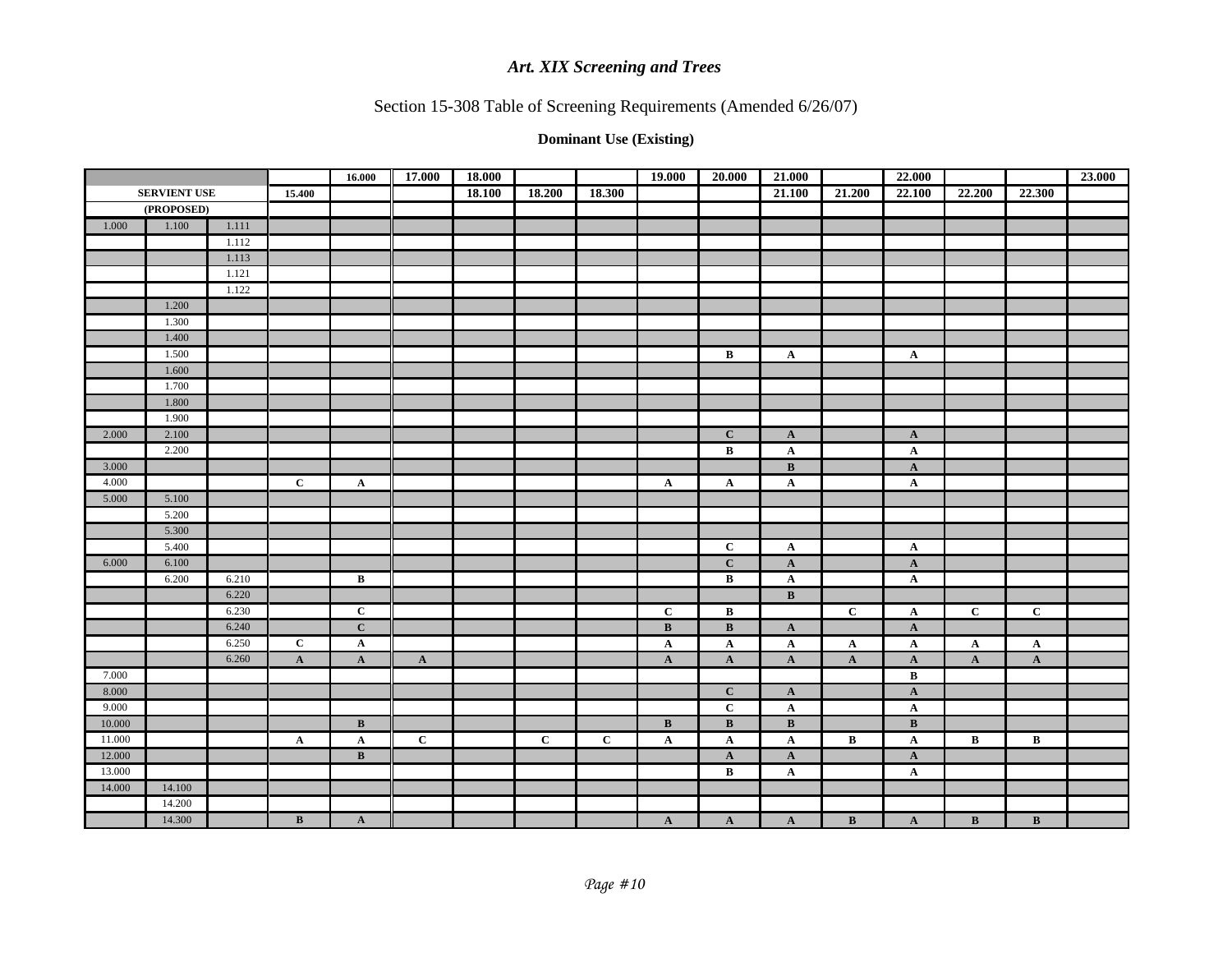# Section 15-308 Table of Screening Requirements (Amended 6/26/07)

|        |                     |              | 16.000       | 17.000       | 18.000       |              |              | 19.000       | 20.000       | 21.000       |              | 22.000       |              |              | 23.000 |
|--------|---------------------|--------------|--------------|--------------|--------------|--------------|--------------|--------------|--------------|--------------|--------------|--------------|--------------|--------------|--------|
|        | <b>SERVIENT USE</b> | 15.400       |              |              | 18.100       | 18.200       | 18.300       |              |              | 21.100       | 21.200       | 22.100       | 22.200       | 22.300       |        |
|        | (PROPOSED)          |              |              |              |              |              |              |              |              |              |              |              |              |              |        |
|        | 14.400              | $\mathbf{C}$ | $\mathbf{A}$ |              |              |              |              | $\mathbf A$  | $\mathbf{A}$ | $\mathbf{A}$ | $\, {\bf B}$ | $\mathbf A$  | $\bf{B}$     | $\bf{B}$     |        |
| 15.000 | 15.100              |              |              |              |              |              |              |              | $\mathbf C$  | $\mathbf{A}$ |              | $\mathbf{A}$ |              |              |        |
|        | 15.200              |              | $\mathbf{A}$ |              |              |              |              | A            | $\mathbf{A}$ | $\mathbf{A}$ |              | $\mathbf A$  |              |              |        |
|        | 15.300              | B            | $\mathbf{A}$ |              |              |              |              | $\mathbf{A}$ | $\mathbf{A}$ | $\mathbf{A}$ |              | $\mathbf{A}$ |              |              |        |
|        | 15.400              |              | $\mathbf{A}$ |              |              |              |              | $\mathbf{A}$ | $\mathbf{A}$ | $\mathbf{A}$ |              | $\mathbf{A}$ |              |              |        |
| 16.000 |                     |              |              |              |              |              |              |              | $\mathbf{C}$ | $\mathbf{A}$ |              | $\mathbf{A}$ |              |              |        |
| 17.000 |                     | $\mathbf{B}$ | $\mathbf{A}$ |              |              |              |              | $\mathbf A$  | $\mathbf{A}$ | $\mathbf{A}$ | $\bf{B}$     | $\mathbf A$  | $\bf{B}$     | $\, {\bf B}$ |        |
| 18.000 | 18.100              | $\mathbf{C}$ | $\mathbf{A}$ |              |              |              |              | $\mathbf{A}$ | $\mathbf{A}$ | $\mathbf{A}$ | $\mathbf{C}$ | $\mathbf{A}$ | $\mathbf{C}$ | $\mathbf C$  |        |
|        | 18.200              | $\mathbf A$  | $\mathbf{A}$ |              |              |              |              | $\mathbf A$  | $\mathbf{A}$ | $\mathbf A$  | $\mathbf{C}$ | $\mathbf A$  | $\mathbf{C}$ | $\mathbf C$  |        |
|        | 18.300              | $\mathbf{C}$ | $\mathbf{A}$ |              |              |              |              | $\mathbf{A}$ | $\mathbf{A}$ | $\mathbf{A}$ | $\mathbf{C}$ | $\mathbf{A}$ | $\mathbf{C}$ | $\mathbf C$  |        |
| 19.000 |                     |              |              |              |              |              |              |              | $\, {\bf B}$ | $\mathbf{A}$ |              | $\mathbf A$  |              |              |        |
| 20.000 |                     |              |              |              |              |              |              |              |              | B            |              | $\mathbf{A}$ |              |              |        |
| 21.000 | 21.100              |              |              |              |              |              |              |              |              |              |              |              |              |              |        |
|        | 21.200              | $\mathbf{C}$ | $\mathbf{A}$ |              |              |              |              | $\mathbf{A}$ | $\mathbf{A}$ | $\mathbf{A}$ |              | $\mathbf{A}$ |              |              |        |
| 22.000 | 22.100              |              |              |              |              |              |              |              |              |              |              |              |              |              |        |
|        | 22.200              | $\mathbf{B}$ | $\bf{B}$     |              |              |              |              | B            | B            | B            |              | $\, {\bf B}$ |              |              |        |
|        | 22.300              |              |              |              |              |              |              |              |              |              |              |              |              |              |        |
| 23.000 |                     |              |              |              |              |              |              |              |              |              |              |              |              |              |        |
| 24.000 |                     |              |              |              |              |              |              |              | $\mathbf C$  | $\mathbf{A}$ |              | $\mathbf A$  |              |              |        |
| 25.000 |                     |              |              |              |              |              |              |              | $\mathbf B$  | $\mathbf{A}$ |              | $\mathbf{A}$ |              |              |        |
| 26.000 |                     |              |              |              |              |              |              |              |              |              |              |              |              |              |        |
| 34.000 | 34.100              | $\mathbf{A}$ |              | $\mathbf{A}$ | $\mathbf{A}$ | $\mathbf{A}$ | $\mathbf{A}$ | $\mathbf{A}$ | $\mathbf B$  | $\mathbf{A}$ | $\bf{B}$     | $\mathbf{A}$ | $\bf{B}$     | $\bf{B}$     |        |
|        | 34.200              | $\mathbf{A}$ | $\mathbf{A}$ | $\mathbf A$  | $\mathbf{A}$ | $\mathbf A$  | $\mathbf{A}$ | $\mathbf{A}$ | $\mathbf{B}$ | $\mathbf{A}$ | $\bf{B}$     | $\mathbf A$  | B            | $\bf{B}$     |        |
|        | <b>STREETS</b>      |              |              |              |              |              |              |              |              |              |              |              |              |              |        |
|        | <b>RAILROAD</b>     | $\mathbf{C}$ | A            |              |              |              |              | A            | $\mathbf A$  | A            | $\mathbf{C}$ | A            | $\mathbf{C}$ | $\mathbf C$  |        |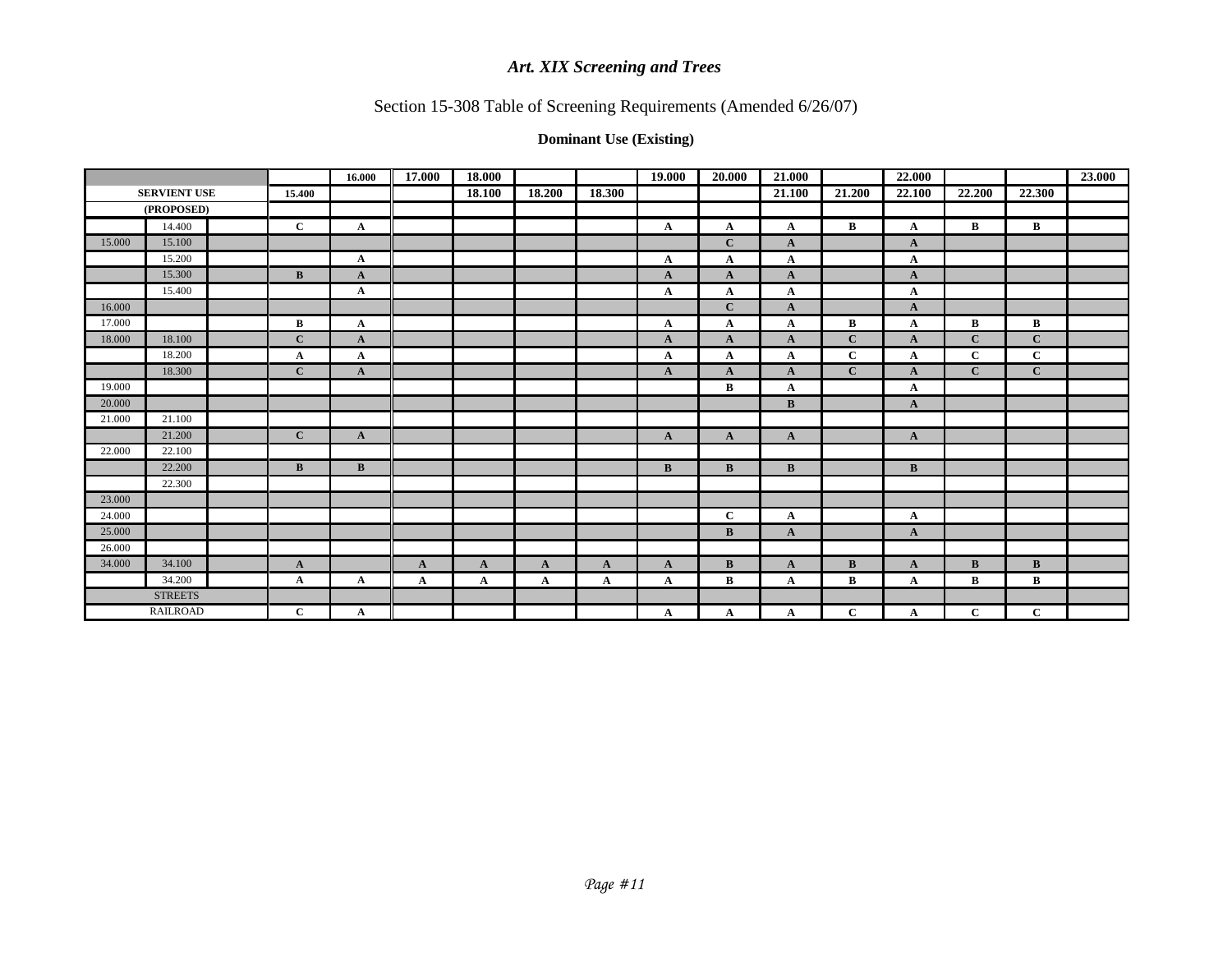Section 15-308 Table of Screening Requirements (Amended 6/26/07)

|        |                     |       | 24.000       | 25.000 | 26.000 | 34.000       |                      | <b>STRT</b>             | RAIL.                 |
|--------|---------------------|-------|--------------|--------|--------|--------------|----------------------|-------------------------|-----------------------|
|        | <b>SERVIENT USE</b> |       |              |        |        | 34.100       | 34.200               |                         |                       |
|        | (PROPOSED)          |       |              |        |        |              |                      |                         |                       |
| 1.000  | $1.100\,$           | 1.111 |              |        |        |              |                      |                         |                       |
|        |                     | 1.112 |              |        |        |              |                      |                         |                       |
|        |                     | 1.113 |              |        |        |              |                      |                         |                       |
|        |                     | 1.121 |              |        |        |              |                      |                         |                       |
|        |                     | 1.122 |              |        |        |              |                      | $\overline{c}$          | $\mathbf{A}$          |
|        | 1.200               |       |              |        |        |              |                      |                         | $\bf{B}$              |
|        | 1.300               |       |              |        |        |              |                      | $\mathbf C$             | $\mathbf{A}$          |
|        | 1.400               |       |              |        |        |              |                      | $\mathbf C$             | $\mathbf{A}$          |
|        | 1.500               |       |              |        |        |              |                      | $\mathbf C$             | $\boldsymbol{\rm{A}}$ |
|        | 1.600               |       |              |        |        |              |                      | $\overline{\mathbf{C}}$ | ${\bf A}$             |
|        | 1.700               |       |              |        |        |              |                      |                         | $\boldsymbol{\rm{A}}$ |
|        | 1.800               |       |              |        |        |              |                      |                         | $\mathbf{A}$          |
|        | 1.900               |       |              |        |        |              |                      |                         | ${\bf A}$             |
| 2.000  | 2.100               |       |              |        |        |              |                      | $\mathbf C$             |                       |
|        | 2.200               |       |              |        |        |              | $\mathbf C$          | $\overline{c}$          |                       |
| 3.000  |                     |       |              |        |        |              |                      | $\mathbf C$             |                       |
| 4.000  |                     |       | $\mathbf A$  |        |        | $\mathbf A$  | ${\bf A}$            | $\mathbf A$             |                       |
| 5.000  | 5.100               |       |              |        |        |              |                      | $\mathbf C$             |                       |
|        | 5.200               |       |              |        |        |              |                      | $\mathbf C$             |                       |
|        | 5.300               |       |              |        |        |              |                      | $\overline{C}$          |                       |
|        | 5.400               |       |              |        |        |              |                      | $\mathbf C$             |                       |
| 6.000  | 6.100               |       |              |        |        |              |                      | $\mathbf C$             |                       |
|        | 6.200               | 6.210 |              |        |        |              |                      | $\mathbf C$             |                       |
|        |                     | 6.220 |              |        |        |              |                      | $\mathbf C$             |                       |
|        |                     | 6.230 | $\bf C$      |        |        | $\mathbf C$  | $\mathbf C$          | $\mathbf C$             |                       |
|        |                     | 6.240 | $\mathbf C$  |        |        | $\, {\bf B}$ | $\mathbf C$          | $\, {\bf B}$            |                       |
|        |                     | 6.250 | $\mathbf A$  |        |        | $\mathbf A$  | $\boldsymbol{\rm A}$ | $\mathbf A$             |                       |
|        |                     | 6.260 | $\mathbf A$  |        |        | $\mathbf A$  | ${\bf A}$            | $\mathbf A$             |                       |
| 7.000  |                     |       |              |        |        |              |                      | $\mathbf C$             |                       |
| 8.000  |                     |       |              |        |        |              |                      | $\mathbf C$             |                       |
| 9.000  |                     |       |              |        |        |              | $\mathbf C$          | $\mathbf C$             |                       |
| 10.000 |                     |       | $\mathbf C$  |        |        | $\, {\bf B}$ | $\, {\bf B}$         | $\, {\bf B}$            |                       |
| 11.000 |                     |       | $\mathbf A$  |        |        | $\mathbf A$  | $\mathbf A$          | $\mathbf A$             | $\bf C$               |
| 12.000 |                     |       | $\, {\bf B}$ |        |        |              | $\, {\bf B}$         | $\, {\bf B}$            |                       |
| 13.000 |                     |       |              |        |        |              |                      | $\overline{C}$          |                       |
| 14.000 | 14.100              |       |              |        |        |              |                      |                         |                       |
|        | 14.200              |       |              |        |        |              |                      |                         |                       |
|        | 14.300              |       | $\mathbf A$  |        |        | $\mathbf A$  | $\mathbf{A}$         | $\mathbf{A}$            | $\mathbf C$           |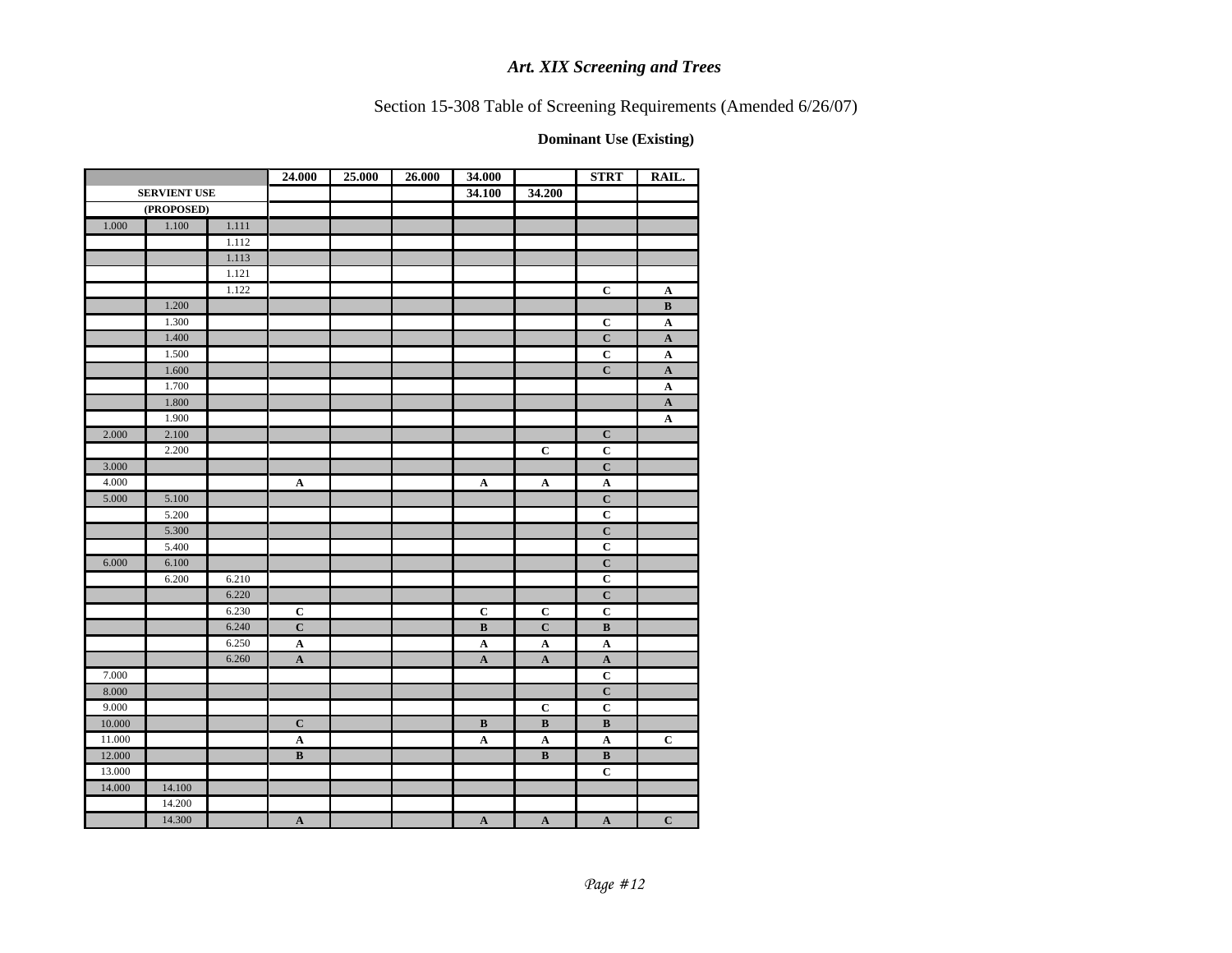# Section 15-308 Table of Screening Requirements (Amended 6/26/07)

|        |                     | 24.000       | 25.000       | 26.000       | 34.000       |              | <b>STRT</b>               | RAIL.                 |
|--------|---------------------|--------------|--------------|--------------|--------------|--------------|---------------------------|-----------------------|
|        | <b>SERVIENT USE</b> |              |              |              | 34.100       | 34.200       |                           |                       |
|        | (PROPOSED)          |              |              |              |              |              |                           |                       |
|        | 14.400              | $\mathbf A$  |              |              | $\mathbf A$  | $\mathbf A$  | $\mathbf A$               | $\mathbf C$           |
| 15.000 | 15.100              |              |              |              |              |              | $\mathbf C$               |                       |
|        | 15.200              | $\mathbf A$  |              |              | $\mathbf A$  | $\mathbf A$  | $\mathbf A$               |                       |
|        | 15.300              | $\mathbf{A}$ |              |              | $\mathbf A$  | $\mathbf{A}$ | $\mathbf{A}$              | $\mathbf C$           |
|        | 15.400              | $\mathbf A$  |              |              | $\mathbf A$  | $\mathbf{A}$ | $\boldsymbol{\mathbf{A}}$ |                       |
| 16.000 |                     |              |              |              |              |              | $\mathbf C$               |                       |
| 17.000 |                     | $\bf{B}$     |              |              | $\mathbf{A}$ | $\mathbf{A}$ | $\mathbf A$               |                       |
| 18.000 | 18.100              | $\mathbf{A}$ |              |              | $\mathbf A$  | $\mathbf{A}$ | $\mathbf{A}$              | $\mathbf C$           |
|        | 18.200              | $\mathbf A$  |              |              | $\mathbf A$  | $\mathbf A$  | $\mathbf A$               | $\mathbf C$           |
|        | 18.300              | $\mathbf{A}$ |              |              | $\mathbf A$  | $\mathbf{A}$ | $\mathbf A$               | $\mathbf C$           |
| 19.000 |                     |              |              |              |              | $\mathbf C$  | $\mathbf C$               |                       |
| 20.000 |                     |              |              |              |              |              | $\mathbf C$               |                       |
| 21.000 | 21.100              |              |              |              |              |              | $\mathbf C$               |                       |
|        | 21.200              | $\mathbf A$  |              |              | $\mathbf A$  | $\mathbf A$  | $\mathbf A$               |                       |
| 22.000 | 22.100              |              |              |              |              |              | $\mathbf C$               |                       |
|        | 22.200              | $\, {\bf B}$ |              |              | $\, {\bf B}$ | $\, {\bf B}$ | $\, {\bf B}$              |                       |
|        | 22.300              |              |              |              |              |              |                           |                       |
| 23.000 |                     |              |              |              |              |              |                           |                       |
| 24.000 |                     |              |              |              |              | $\mathbf C$  | $\mathbf C$               |                       |
| 25.000 |                     |              |              |              |              | $\mathbf C$  | $\mathbf C$               |                       |
| 26.000 |                     |              |              |              |              |              | $\mathbf C$               |                       |
| 34.000 | 34.100              | $\mathbf{A}$ |              |              | $\mathbf A$  | $\mathbf A$  | $\mathbf A$               |                       |
|        | 34.200              | $\mathbf{A}$ |              |              | $\mathbf{A}$ | $\mathbf A$  | $\mathbf A$               | $\boldsymbol{\rm{A}}$ |
|        | <b>STREETS</b>      |              |              |              |              |              |                           |                       |
|        | <b>RAILROAD</b>     | $\mathbf A$  | $\mathbf{A}$ | $\mathbf{A}$ |              |              | $\mathbf A$               |                       |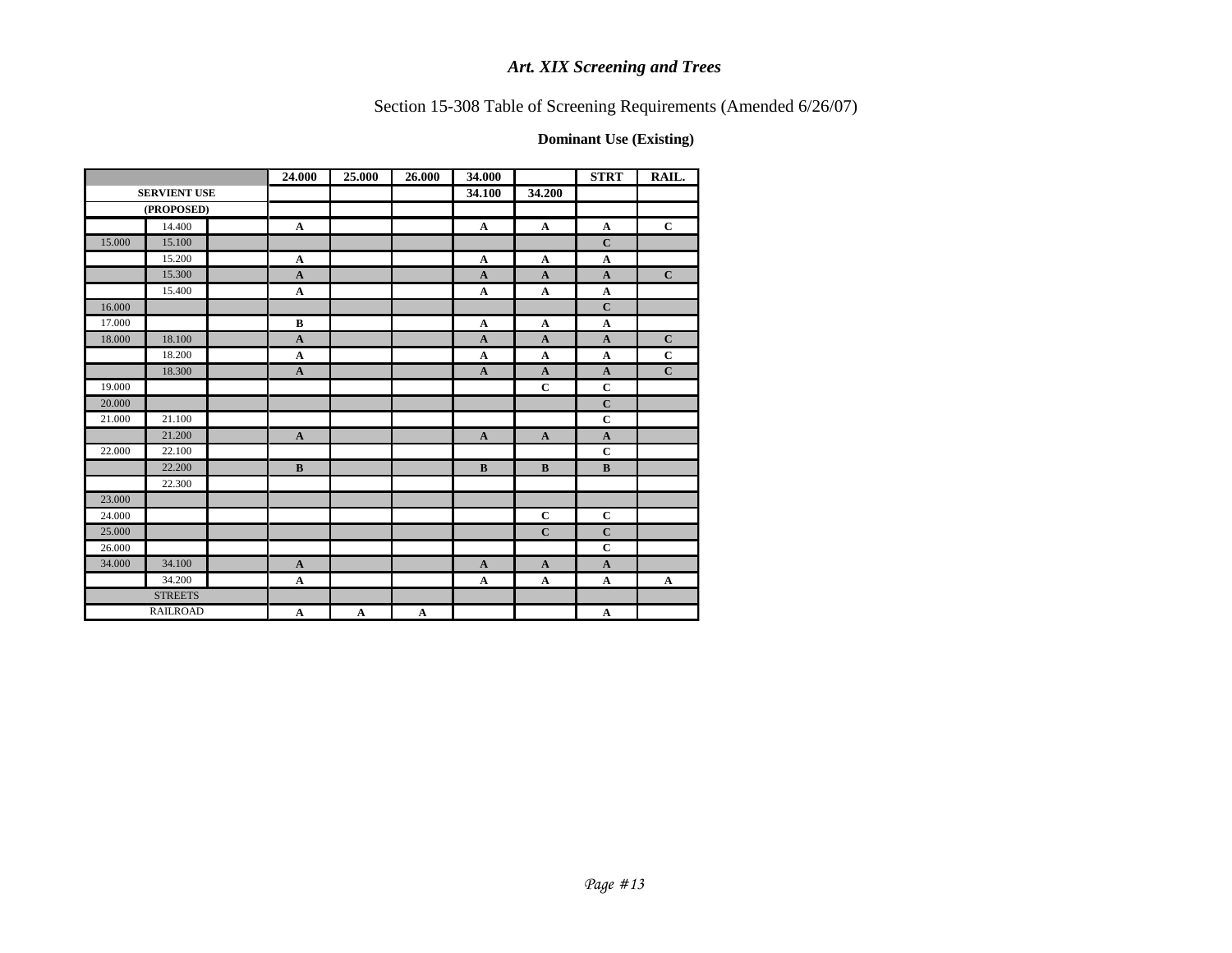## **Section 15-309 Flexibility in Administration Required.**

(a) The Council recognizes that because of the wide variety of types of developments and the relationships between them, it is neither possible nor prudent to establish inflexible screening requirements. Therefore, as provided in Section 15-306, the permit-issuing authority may permit deviations from the presumptive requirements of Section 15-308 and may require either more intensive or less intensive screening whenever it finds such deviations are more likely to satisfy the standard set forth in Section 15-308 without imposing unnecessary costs on the developer.

(b) Without limiting the generality of subsection (a), the permit-issuing authority may modify the presumptive requirements for:

- (1) Commercial developments located adjacent to residential uses in business zoning districts.
- (2) Commercial uses located adjacent to other commercial uses within the same zoning district.
- (3) Uses located within planned unit developments.
- (4) For use classification 1.320 constructed pursuant to 15-160.1(b) by allowing a less stringent street right-of-way screening. **(AMENDED 6/02/20)**

(c) Whenever the permit-issuing authority allows or requires a deviation from the presumptive requirements set forth in Section 15-308, it shall enter on the face of the permit the screening requirement that it imposes to meet the standard set forth in Section 15-308 and the reasons for allowing or requiring the deviation.

(d) If the permit-issuing authority concludes, based upon information it (or the appearance commission) receives in the consideration of a specific development proposal, that a presumption established by Section 15-308 is erroneous, it shall initiate a request for an amendment to the Table of Screening Requirements in accordance with the procedures set forth in Article XX.

## **Section 15-310 Combination Uses.**

(a) In determining the screening requirements that apply between a combination use and another use, the permit-issuing authority shall proceed as if the principal uses that comprise the combination use were not combined and reach its determination accordingly, relying on the table set forth in Section 15-308, interpreted in the light of Section 15-309.

(b) When two or more principal uses are combined to create a combination-use, screening shall not be required between the composite principal uses unless they are clearly separated physically and screening is determined to be necessary to satisfy the standard set forth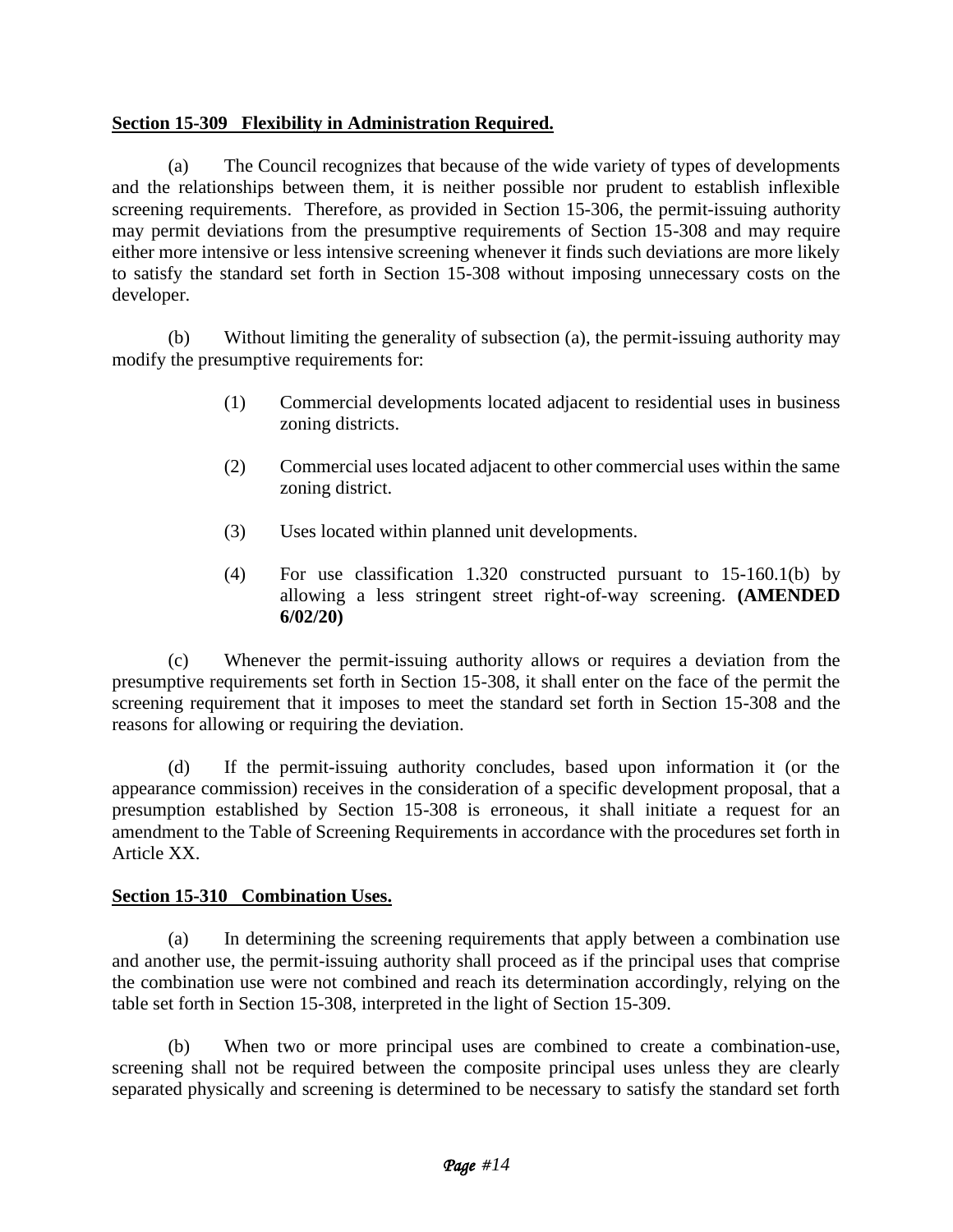in Section 15-305. (For example, screening may be required in a residential combination use consisting of single-family and multi-family components.)

### **Section 15-311 Landscaping Plan.**

Any person who has been issued a permit under this chapter for any development in a nonresidential district involving the construction of new buildings or parking areas or additions to or exterior modifications of existing buildings or parking areas, as well as *(i)* any similar development in a residential district, if such development requires a special use permit-A or a special use permit-B, shall prepare and file a landscaping plan prior to the issuance of a building permit for such development. No building permit shall be issued for such development until the Appearance Commission has had the opportunity, pursuant to regular agenda procedures, to review and comment upon such landscaping plan. **(AMENDED 2/4/86)**

#### **Section 15-311.1 Screening of Flag Lots in the Historic District (HD). (AMENDED 11/21/95)**

Notwithstanding the provisions of Section 15-308, every flag lot in the Historic District (HD) shall provide a Type B screen [as described in Section 15-307 (1)] between the flag lot and adjacent property [see Section 15-175.10(c)].

#### **Section 15-312 Protective Buffer Along Major Roads. (AMENDED 5/25/99; 10/23/07)**

Notwithstanding the provisions of Section 15-308, but subject to the remaining provisions of this section, an undisturbed protective buffer shall be maintained along Old N.C. 86, Dairyland Road, Union Grove Church Road, Homestead Road, Eubanks Road and Smith Level Road south of Ray Road that will help preserve the scenic views and elements of this area. With respect to each property that fronts one of the named streets, any development other than use classification 13.200, Fire Station, that occurs after the effective date of this section shall provide an undisturbed buffer (except for necessary crossings) that is a minimum of 50 feet in width and on average is 100 feet in width along such frontage. If the buffer area does not provide the equivalent of a Type 'A' screen, the developer shall provide a Type 'A' screen on the development's side of the buffer (one hundred (100) feet from the right-of-way)

#### **Section 15-313 Reserved.**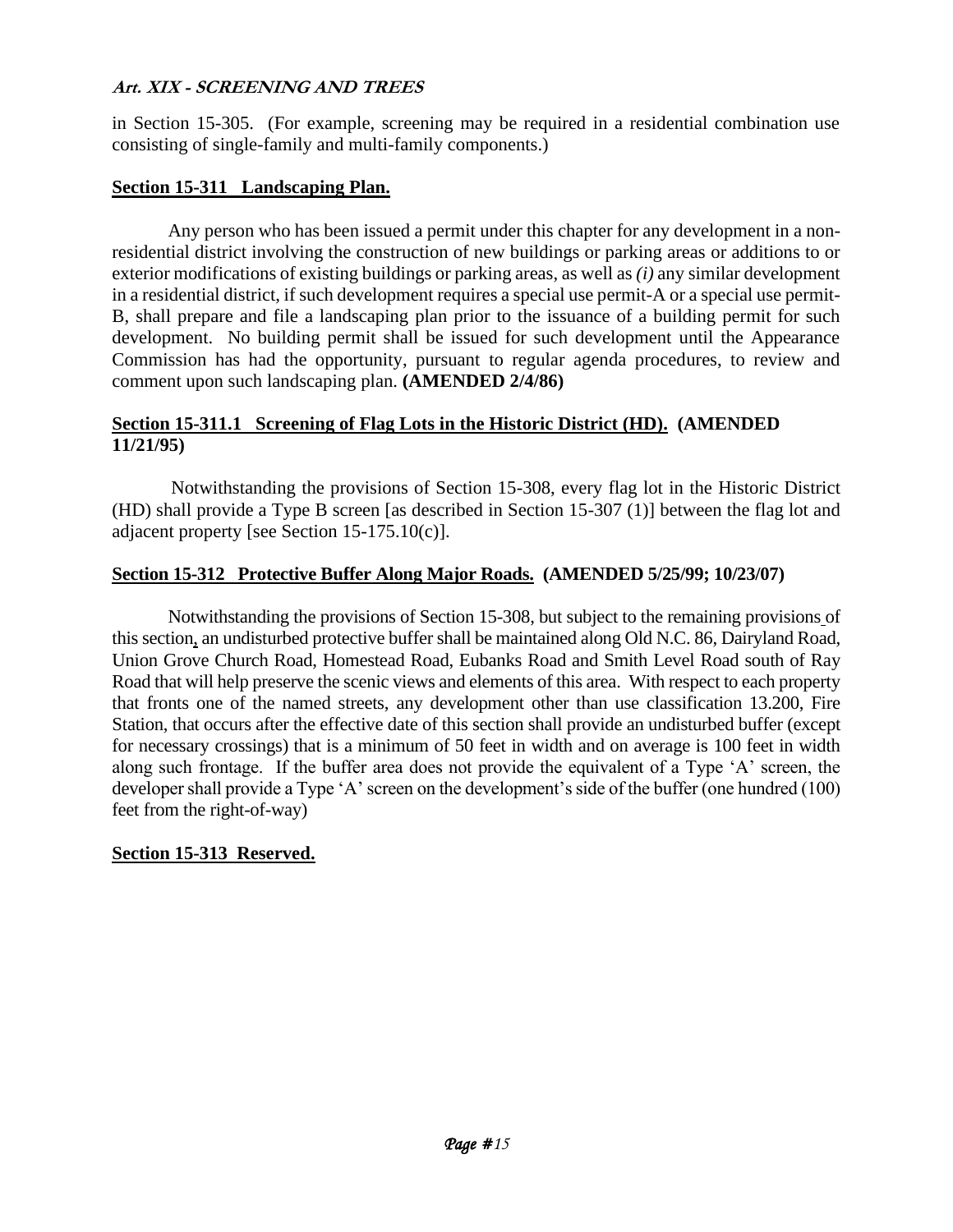#### **PART II. SHADING AND TREE PROTECTION**

### **Section 15-314 Council Findings and Declaration of Policy on Protecting Trees and Other Plants. (REWRITTEN 6/24/14)**

- (a) The Council finds that:
	- (1) Trees, shrubs, and other plants are proven producers of oxygen, a necessary element for human survival; and
	- (2) Trees, shrubs, and other plants appreciably reduce carbon emissions by shading buildings and thereby lowering energy use to cool buildings; and
	- (3) Trees, shrubs, and other plants improve air quality by lowering air temperatures and removing air pollutants; and
	- (4) Trees, shrubs, and other plants transpire considerable amounts of water each day and thereby maintain the natural hydrologic cycle; and
	- (5) Trees, shrubs, and other plants through their canopies and root systems intercept precipitation and encourage rain to infiltrate into the soil and maintain soil water for plants and recharge ground water and play an important and effective part in soil conservation, erosion control, creek protection and flood control; and
	- (6) Trees, especially large, old trees, provide invaluable beneficial physical, aesthetic, historic, and psychological counterpoint to the urban setting, making urban life more comfortable by providing shade and cooling the air and land, and built environment, reducing noise levels and glare, shielding people from high winds, and breaking the monotony of human developments on the land, particularly for parking areas and streets; and
	- (7) Trees, shrubs and other plants help improve soil quality by breaking up heavy soils, mining nutrients and remediating soils at contaminated sites by absorbing, transforming and containing a number of contaminants; and
	- (8) Tree stands create habitats that support a diversity of plants and animals; and
	- (9) Trees, shrubs and other plants make important contributions to the vitality and character of the Town and its neighborhoods and create a more aesthetic, pleasant and emotionally satisfying place in which to live, work and spend leisure time; and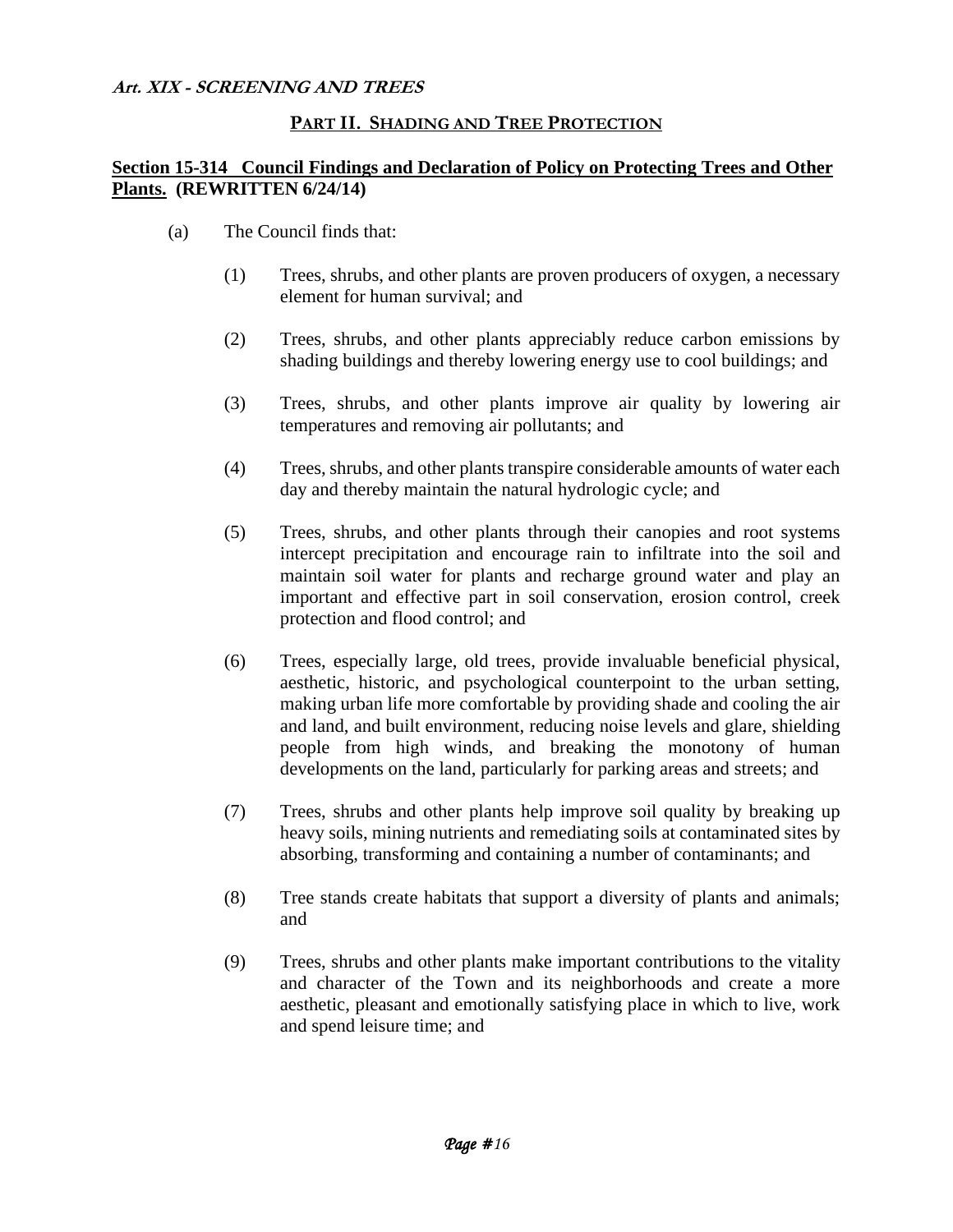- (10) Trees, shrubs and other plants provide numerous human health benefits such as shading ultraviolet radiation, reducing rates of respiratory disease and illness and stress management; and
- (11) Trees, shrubs and other plants have an important impact on the desirability of land and, consequently, on property values, as well as benefitting commercial activity by creating a more enjoyable environment. **(AMENDED 3/21/89)**

(b) Based upon the findings set forth in subsection (a), the Council declares that it is not only desirable but essential to the health, safety, and welfare of all persons living or working within the town *'s* planning jurisdiction, present and future, to protect certain existing trees and tree stands and, under the circumstances set forth in this article, to require the planting of new trees in certain types of developments.

### **Section 15-315 Definitions. (REWRITTEN 6/24/14)**

Unless otherwise specifically provided, or unless the context clearly indicates otherwise, the words and phrases defined below shall have the meaning indicated when used in this Part.

- (1) Canopy tree: A healthy evergreen or deciduous tree species that matures at a height of at least thirty (30) feet.
- (2) Dripline: Perimeter formed by the points farthest away from the trunk of a tree where precipitation falling from the branches of that tree lands on the ground).
- (3) Clearcutting: The large-scale, indiscriminate removal of trees, shrubs, and undergrowth with the intention of preparing real property for nonagricultural purposes. **(AMENDED 5/25/99)**
- (4) A specimen or rare tree is defined as any healthy tree that:
	- i. has a trunk diameter at breast height (dbh) of thirty-six (36) inches or more for pine tree species; or
	- ii. has a trunk dbh of 18" inches or more for any species; or
	- iii. has a trunk dbh of 12 inches or more in the case of the species from the following list of North Carolina native canopy tree genera; or

*Aesculus* (Ohio Buckeye) *Chamaecyparis* (Atlantic White Cedar) *Carya* (Southern Shagbark Hickory) *Diospyros* (Persimmon) *Fagus* (Beech) *Juniperus* (Eastern Red Cedar) *Magnolia* (Magnolia) *Pinus* (Longleaf pine)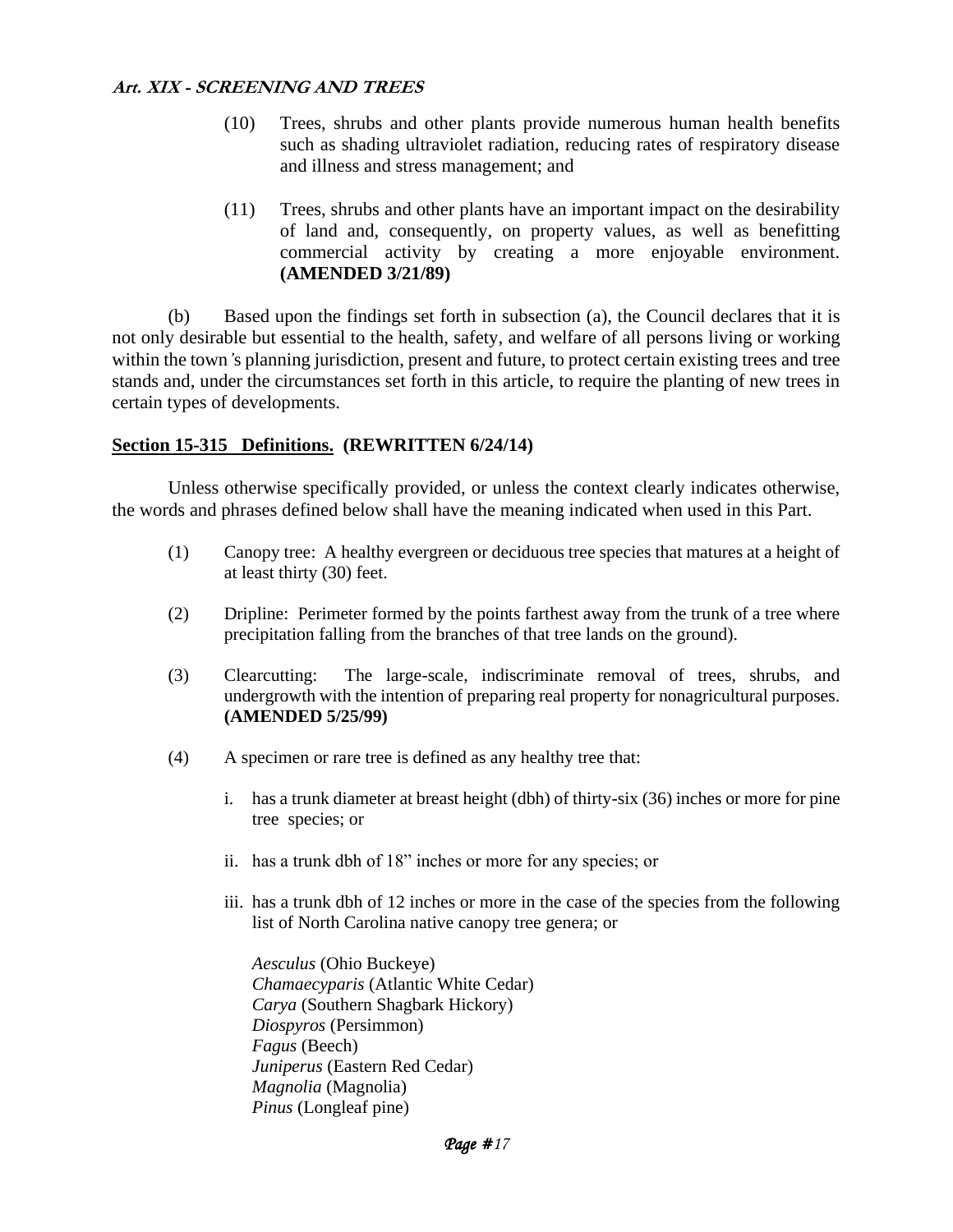*Quercus* (Swamp Chestnut Oak) *Taxodium* (Bald cypress) *Tsuga* (Hemlock) *Ulmus* (American Elm)

iv. has a trunk dbh of six inches or more in the case of the species from the following list of North Carolina native understory tree genera: or

*Amelanchier* (Serviceberry) *Asimina* (Pawpaw) *Carpinus* (Hornbeam) *Cercis* (Redbud) *Chionanthus* (Fringetree) *Cornus* (Dogwood) *Crataegus* (Hawthorn) *Halesia* (Silverbell) *Hamamelis* (Witch-hazel) *Ilex* (Holly) *Ostrya* (Hophornbeam) O*xydendrum* (Sourwood) *Sassafras* (Sassafras)

- v. is listed as a State or National Champion by the North Carolina Forest Service or the American Forestry Association; or
- vi. provides unique habitat for any endangered or threatened wildlife species protected by Federal law; or
- vii. has been cited by the Town Council as being historically significant; or
- viii. any other tree species listed in the North Carolina Natural Heritage Program as being significantly rare, of special concern, threatened, or endangered.
- (5) Tree. A perennial woody plant, single or multiple trunks, with few if any branches on its lower part, which at maturity will obtain a minimum six (6) inch caliper.
- (6) Tree canopy. The combined area encompassing the drip zones of all canopy trees.
- (7) Tree Protection Perimeter: That area within a circle drawn with the tree*'*s trunk as the center. Radius is dependent upon site conditions and the relative tolerance of tree species to construction damage. Standard accepted radius is 1-1.5 feet per diameter inch of tree to be retained.

#### **Section 15-316 Required Trees Along Dedicated Streets.**

Along both sides of all newly created streets with respect to which an offer of dedication is required to be made by this chapter, the developer shall either plant or retain sufficient trees so that, between the paved portion of the street and a line running parallel to and fifty feet from the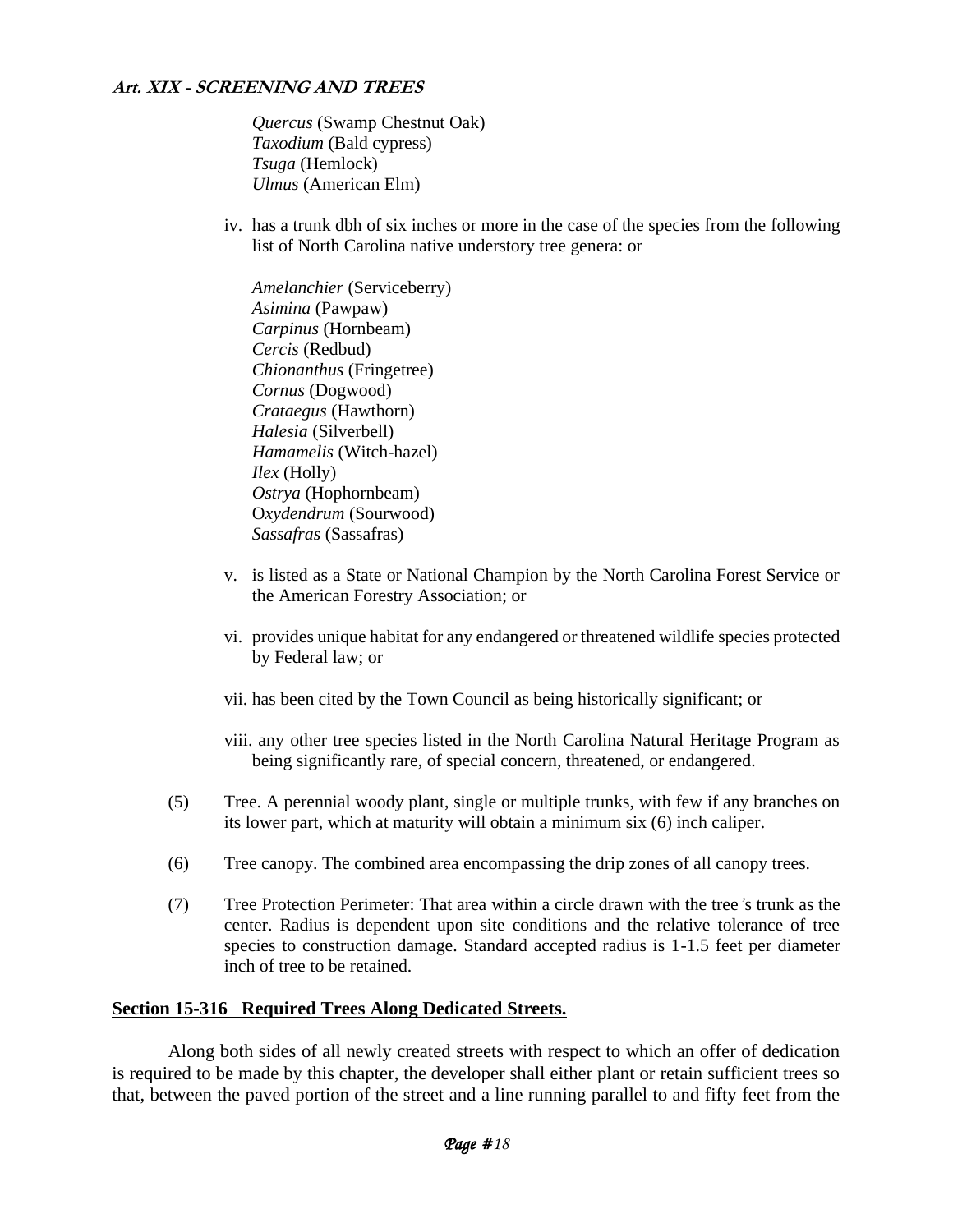center line of the street, there is for every thirty feet of street frontage at least an average of one deciduous tree that has or will have when fully mature a trunk at least twelve inches in diameter. Trees planted to satisfy this section shall not be placed uniformly but in an irregular pattern with a minimum of one twelve inch (12") diameter tree (when fully mature) every one hundred feet (100*'*). When trees are planted by the developer pursuant to this section, the developer shall choose trees that meet the standards set forth in Appendix E. **(AMENDED 11/19/96)**

### **Section 15-317 Retention and Protection of Specimen and Rare Trees.**

(a) Every development shall retain all existing specimen and rare trees unless the retention of such trees would unreasonably burden the development. When a site would be so unreasonably burdened by the retention of all such trees that a choice must be made as to which trees will be retained, the following criteria shall be used by the applicant, in consultation with the land use administrator and landscape or forestry profession also to evaluate the trees for the purpose of deciding which to retain: **(AMENDED 6/24/14)**

- (1) The rareness of the tree species, both relative to the species representation on the site and relative to the species representation within the region and the state. This shall be the most important criterion in the evaluation;
- (2) The trees' relative size and age, large old trees being considered more valuable than smaller, younger trees of the same species;
- (3) The trees*'* relative expected longevities, including such factors as the trees*'* relative health at the time of the evaluation;
- (4) The relative hardiness of the trees in question, including wind firmness, climatic requirements, susceptibility to insects and diseases;
- (5) The trees*'* relative aesthetic values, including flowers, fruit, form characteristics, potential for autumn coloration;
- (6) The trees*'* relative sizes at maturity;
- (7) The trees' relative contribution to summertime comfort through their potential to provide shading. **(AMENDED 3/21/89)**

(b) Flexible approaches such as adjustments to lot layout, placement of buildings and paved surfaces and location of utilities should be pursued in order to save rare and specimen trees. **(AMENDED 3/21/89; 6/24/14)**

(c) No excavation or other subsurface disturbance may be undertaken within the Tree Protection Perimeter around any tree to be retained in accordance with (a) above. In addition, no impervious surface (including but not limited to equipment, paving, and structures) may be located within the Tree Protection Perimeter, either during construction or after completion of the development. **(AMENDED 3/21/89; 6/24/14)**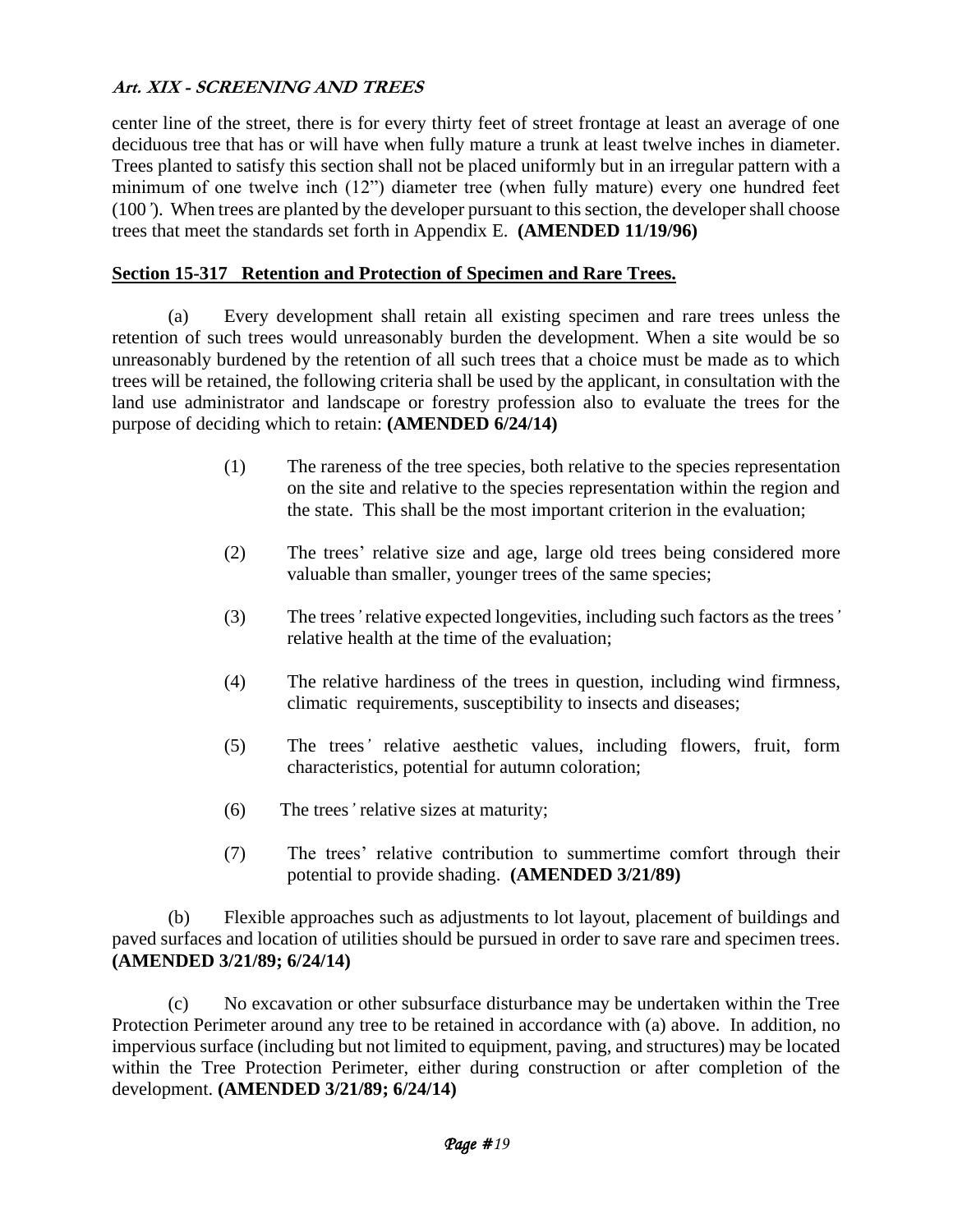(d) There shall be no clearcutting in any development within the Transition Area portion of the Carrboro Joint Development Area as identified in the Joint Planning Agreement. The term "clearcutting" shall refer to the large-scale, indiscriminate removal of trees, shrubs, and undergrowth with the intention of preparing real property for nonagricultural purposes. **(AMENDED 5/25/99; 6/24/14)**

(e) If space that would otherwise be devoted to parking cannot be so used because of the requirements of subsections (a) or (b), and, as a result, the parking requirements set forth in Article XVIII cannot be satisfied, the number of required spaces may be reduced by the number of spaces "lost" because of the provisions of subsections (a) and (b), up to a maximum of fifteen percent of the required spaces. **(AMENDED 6/24/14)**

## **Section 15-318 Shade Trees In Parking Areas.**

(a) Vehicle accommodation areas containing more than four parking spaces that are required by Section 15-296 must be shaded by deciduous trees (either retained or planted by developer) that have or will have when fully mature a truck at least twelve inches in diameter. When trees are planted by the developer to satisfy the requirements of this subsection, the developer shall choose trees that meet the standards set forth in Appendix E. **(AMENDED 11/10/81; 6/24/14)**

(b) Each tree of the type described in subsection (a) shall be presumed to shade a circular area having a radius of fifteen feet with the trunk of the tree as the center, and there must be sufficient trees so that, using this standard, thirty-five percent of the vehicle accommodation area will be shaded. **(AMENDED 6/24/14)**

(c) No paving may be placed within 15 feet (measured from the trunk) of any tree retained to comply with subsection (a), unless such tree is eighteen inches or greater in diameter or a very rare species as described in Section 15-316, in which case no paving may be placed within the Tree Protection Perimeter for such trees as described in 15-316(b). New trees planted to comply with subsection (a) shall be located so that they are surrounded by at least 200 square feet of unpaved area. **(AMENDED 5/10/83; 3/21/89)**

(d) Vehicle accommodation areas shall be laid out and detailed to prevent vehicles from striking trees. Vehicles will be presumed to have a body overhang of three feet six inches.

(e) The foregoing requirements shall not apply to 19.100 classification uses where such uses do not involve the construction of a permanent structure and are conducted not more than two days per week on the site of a vehicle accommodation area that is used primarily in connection with another use. Furthermore, when a 19.100 classification use meeting the foregoing requirements is installed on a lot that is nonconforming with respect to the shading requirements of this section, the lot shall not be required to comply with these shading requirements solely because of installation of such use, even though a new permit applicable to the entire lot may be required. **(AMENDED 9/2/86)**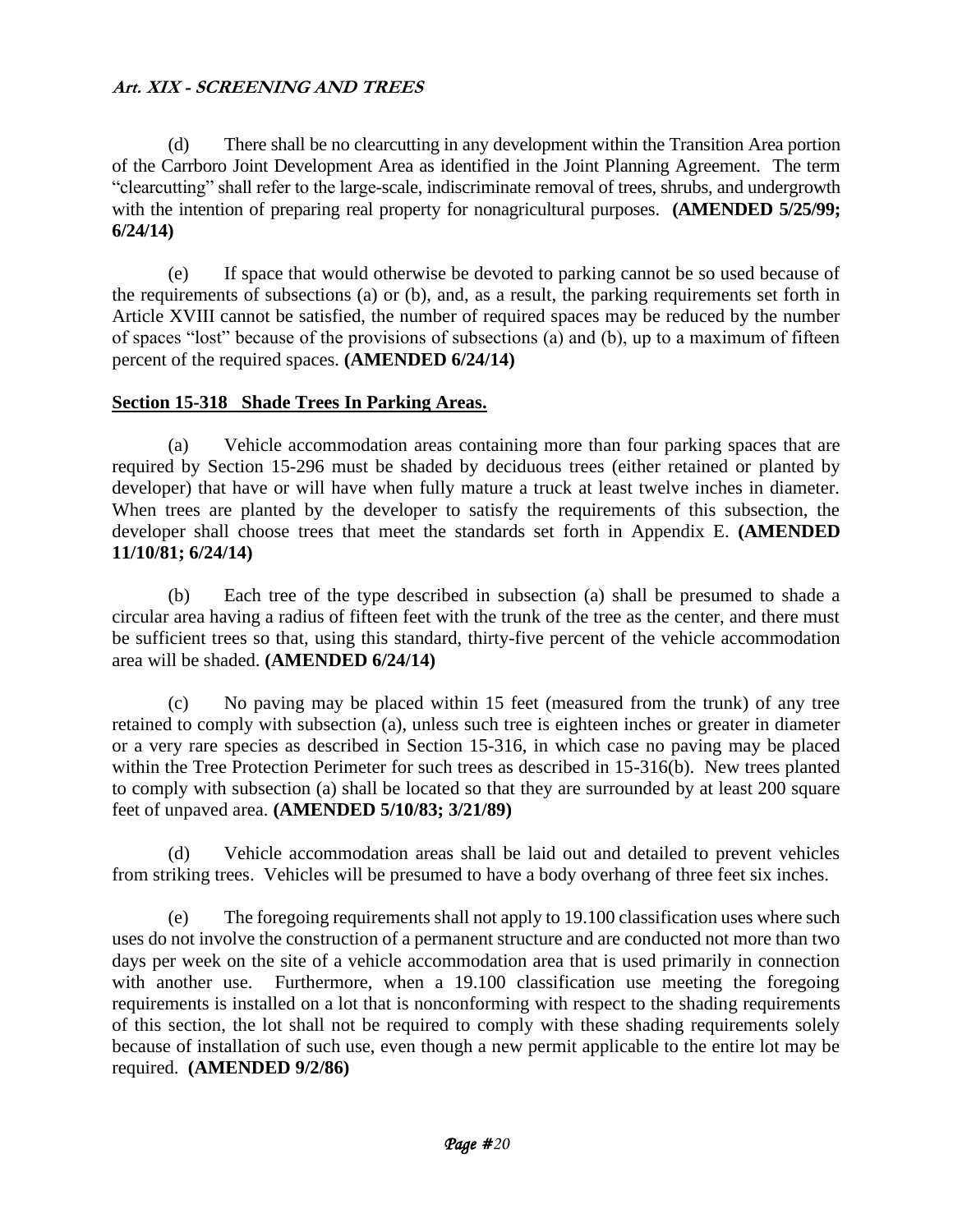### **Section 15-319 Tree Canopy Coverage Standards. (REWRITTEN 6/24/14)**

(a) Minimum Canopy Coverage Standards

Subject to the remaining provisions of this section, the following minimum tree canopy coverage percentages are required within the boundaries of every lot or tract for which a zoning, special use, or conditional use permit was issued after June  $24<sup>th</sup>$ , 2014 or for which a special use permit-A or special use permit-B is issued after June 22, 2021, exclusive of required cleared active recreation areas, water bodies, access easements, public and private right-of-way, stormwater and utility easements.

#### **Table 1: Minimum Tree Canopy Coverage Standards**

| <b>Land Use</b>                                          | <b>Minimum Canopy Coverage</b> |
|----------------------------------------------------------|--------------------------------|
| <b>Residential</b>                                       | 40 <sub>%</sub>                |
| Other than residential excluding districts (B-           | 30%                            |
| 1(c), $(B-1(g), (B-2))$                                  |                                |
| Other than residential in districts $(B-1(c), (B-1(c)))$ | 15%                            |
| $1(g)$ , (B-2)                                           |                                |

- (1) When a tract is subdivided and pursuant to the provisions of Article XIII the developer sets aside open space areas or recreation areas that contain canopy trees (with a minimum caliper of six inches) or when a developer of a subdivision plants canopy trees to comply with the shading requirements of Article XIII, the total tree canopy area so preserved or established shall be credited against the minimum canopy coverage percentages set forth above. The remaining required tree canopy coverage area shall be allocated by the subdivider among the subdivided lots, and this allocation shall be shown on the recorded plat of such subdivision.
- (b) Modifications to Canopy Coverage Standards
	- (1) The permit issuing authority may approve a development application that does not fully comply with the canopy coverage standards when it finds that the application substantially complies with these standards and that such a deviation enables the development to better achieve other Town objectives, such as the promotion of solar access to encourage active and passive solar technology for water and space heating and renewable energy generation, improved stormwater management, and the preservation of established managed landscapes, or established streetscapes, and the development of affordable housing under 15-160.1(b).
	- (2) Modifications for canopy coverage standards may be approved for the development of affordable housing under Subsection 15-160.1(b) so long as the application provides for an increase in canopy coverage by at least double. **(AMENDED 6/02/20**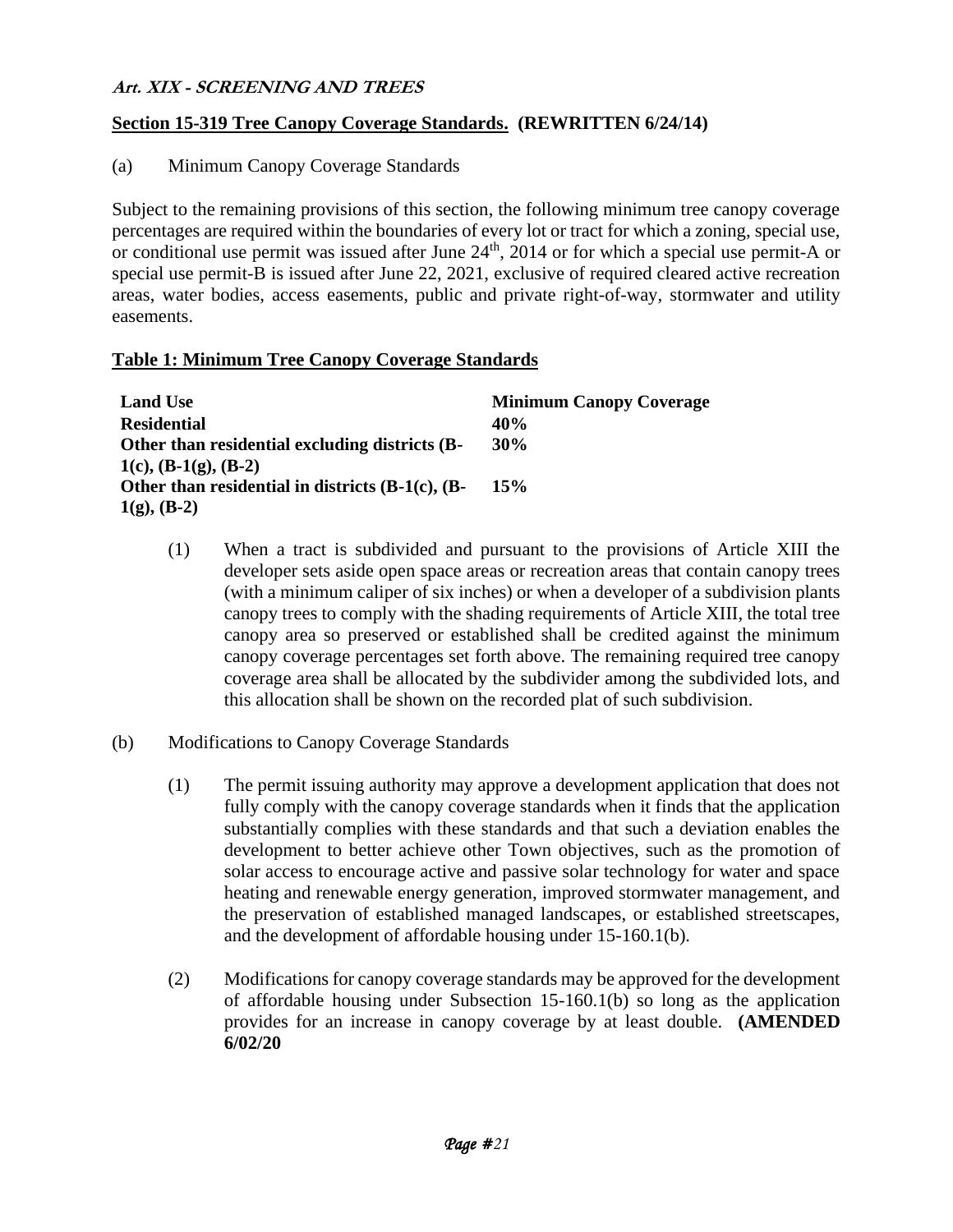(c) Implementation of Standards

Compliance with the tree canopy standards shall be achieved as follows:

- (1) Protection of existing tree canopy. The extent of existing tree canopy coverage retained at the time of permit application may be documented by survey or by using current aerial photographs available on the Town's web page or similar resource. Protection of the existing tree canopy will be demonstrated by the tree protection plan required by Section 15-320;
- (2) Replacement of canopy. If the existing protected tree canopy is less than the minimum standard as shown in Table 1, the deficit shall be made up by the planting of additional trees as provided herein:
	- a. One (1) replacement tree per 500 square feet of tree canopy coverage deficit shall be planted in accordance with an approved planting plan.
	- b. All canopy trees planted to meet the Town's screening and parking lot shading standards can be counted when calculating replacement canopy trees provided.
	- c. Supplemental canopy trees planted to complete the canopy coverage requirements shall be planted no less than twenty (20) feet from any other proposed or existing canopy tree.
	- d. Replacement trees that are planted in an adjacent right-of-way may count toward total tree canopy.
	- e. Replacement tree caliper shall be two and one-half (2.5) inches at installation. A replacement tree with a caliper of four (4) inches or greater may count for two replacement trees.

#### **Section 15-320 Protection of Trees During Construction.**

(a) The permit recipient shall be responsible for ensuring that all existing trees specifically shown on approved plans as being retained to comply with this article are protected, during the construction process, from removal, destruction, or injury. As described in Appendix A, a tree protection plan detailing the methods for such protection shall be submitted as part of the land use permit application and construction plan package. Tree protection methods shall meet accepted industry standards in accordance with ANSI A300 and associated Best Practices. **(AMENDED 3/12/85; 2/24/87; 3/21/89; 6/24/14)**

> (1) The permit recipient shall ensure that, before any excavation takes place on the site, a barrier is erected around the Tree Protection Perimeter of all trees to be retained on the site that are within the area to be disturbed by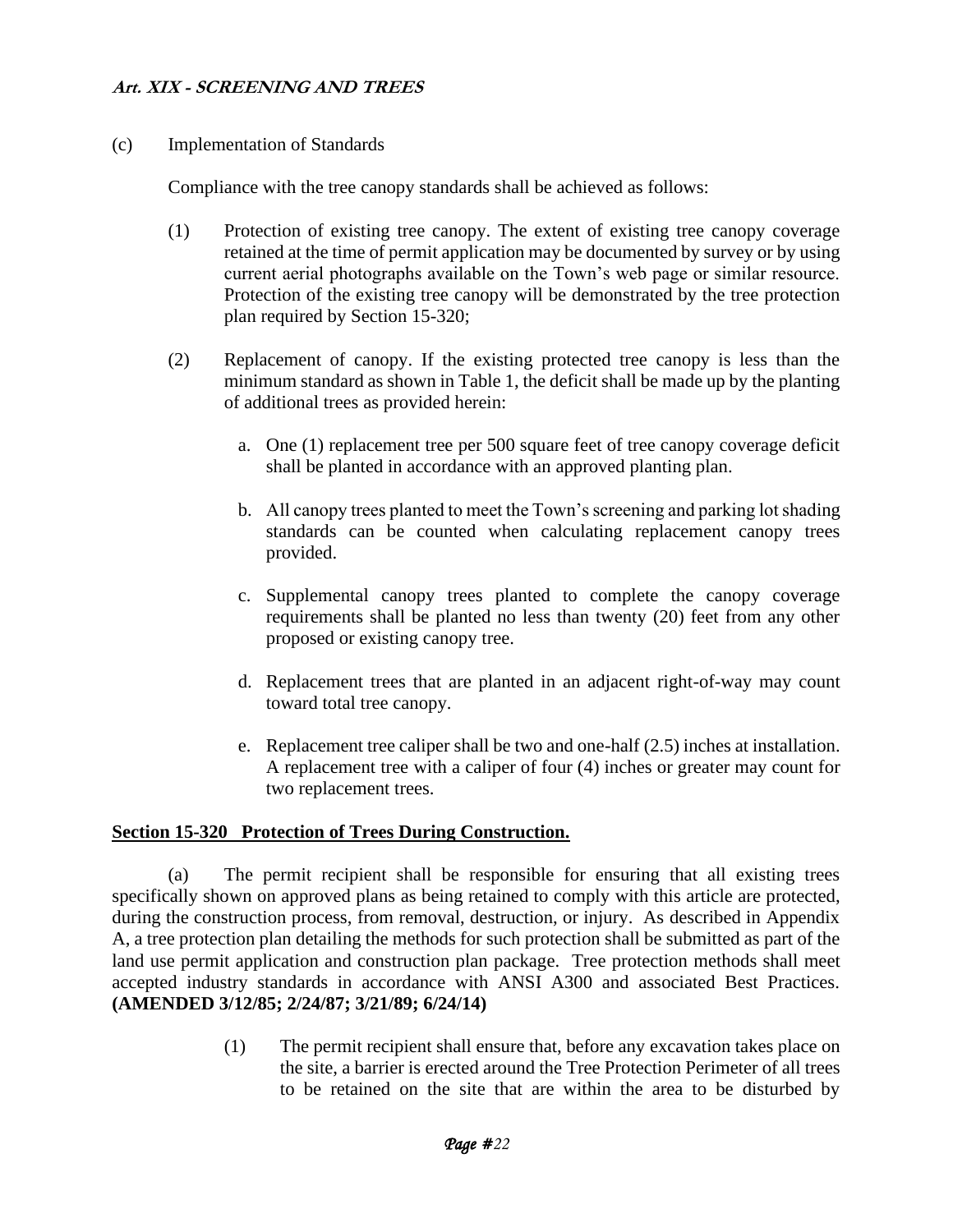construction activities, and other provisions made such as are necessary and sufficient to put on notice all construction personnel that the area within the Tree Protection Perimeter of all such trees is to be retained is not be disturbed. During the construction process, the permit recipient shall ensure that all activities are kept outside the Tree Protection Perimeter of all such trees. The barrier required by this subsection shall be installed before the issuance of any grading or construction permits for such site. **(AMENDED 6/24/14)**

- (2) The permit recipient shall ensure that all such trees to be retained on the site that are within the area to be disturbed by construction activities, or near roads within the development, shall be further protected from accidental equipment damage by wrapping their trunks with sections of snow fence or boards wired together from the ground to a height six (6) feet above the ground. **(AMENDED 6/24/14)**
- (3) The permit recipient shall ensure that land disturbing activity shall not occur, and that building materials, construction trailers, vehicles, equipment or machinery, dirt, fill, and/or other debris shall not be stored within the Tree Protection Perimeter of such trees as are to be retained.
- (4) The permit recipient shall ensure that all such trees as are to be preserved shall not be used as supports for roping, cable, signs, or fencing, and that nails shall not be driven into the trunks of trees.
- (5) The permit recipient shall ensure that any damage done during construction to the limbs or trunks of such trees as are to be retained shall be properly treated so as to assure the continued health of the trees. The land use administrator shall be consulted, and may suggest that the applicant seek advice from landscape or forestry professionals as to the appropriate method for such treatment. **(AMENDED 6/24/14)**
- (6) Prior to the commencement of any land alteration on a site for which a Tree Protection Plan has been approved, including all clearing or grading activities, the land use administrator shall certify in writing based on an inspection of the site that all tree protection measures required by the approved Tree Protection Plan have been put in place properly and accurately. The land use administrator shall provide this certification in a timely fashion on being notified by the permit recipient that the site is ready for such inspection and certification. **(AMENDED 3/21/89)**

(b) If a violation of subsection (a) occurs, and as a result (b) rare or specimen tree(s) specifically shown on approved plans as being retained die or otherwise must be removed within four years after a certificate of occupancy is granted for that portion of a development on which the trees are or were located, then the permit recipient shall be required to replace such trees with trees of the same species, if available, or of a similar species. The choice of the replacement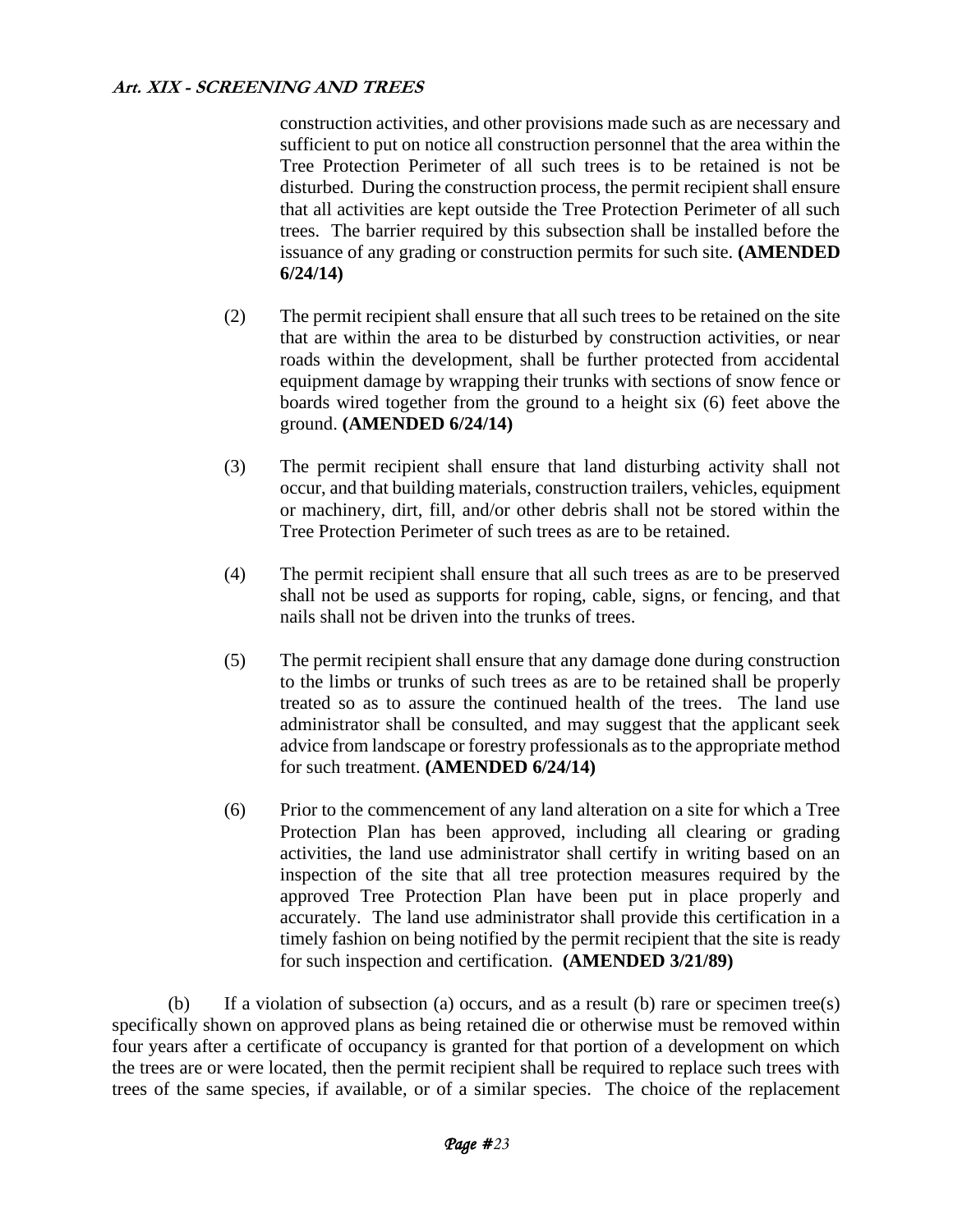species, where necessary, shall be made subject to approval by the Town. Each replacement tree shall be at least of tree diameter equivalent in size to one (1) inch per every four (4) inches of tree diameter of the tree it replaces, up to a maximum replacement tree diameter of five inches. In cases where the tree to be replaced had a diameter greater than twenty inches, it shall be replaced by more than one tree, such that the ratio of one inch of replacement tree diameter to four inches of original tree diameter is satisfied, and at least one of the replacement trees is of the maximum replacement tree diameter of five inches. In addition, no replacement tree may be smaller than one inch in diameter. For example, a twenty-eight inch diameter tree would be replaced by one five inch diameter tree and one two-inch diameter tree of the same species. Tree replacement shall be performed by either a landscape contractor or forester licensed to practice in the State of North Carolina, or by an arborist certified by the International Society of Arboriculture or National Arborists Association. Such replacement must take place within one year after the death or removal of the trees occur, and this obligation shall be a continuing condition of the validity of the permit. Violators of the tree protection requirements described in subsection (a) shall be subject to the penalties and remedies for all land use ordinance and land use permit condition violations described in Section 15-114. **(AMENDED 03/21/89; 6/24/14)**

## **Section 15-321 Performance Security May Be Required. (AMENDED 3/21/89; 10/24/06; 6/24/14**)

(a) In cases when the land use administrator has reasonable cause to believe that a Tree Protection Plan has been violated, he or she may require that the developer post a security, for the five year period (four years plus one year in which replacement may occur) described in subsections (b) and (c) of section 15-318, to cover the potential replacement of all such large and rare species trees as are called out in the Tree Protection Plan as being protected. The purpose of this security is to ensure that the financial capability will exist, during the full five year period described in subsections (b) and (c) of section 15-318, to replace any large or rare species trees as are called out on a Tree Protection Plan as being protected during construction, and which have died due to construction damage caused by a violation of the Tree Protection Plan.

(b) It is the intent of this section that the removal and replacement of such trees that die due to construction damage shall be arranged by the Town only when the developer cannot be located at the time when the removal and replacement becomes necessary.

(c) The required security shall be in the form of an interest-bearing account or certificate of deposit payable to the Town, in the amount necessary for the removal of all of the large and rare species trees as are called out in the Tree Protection Plan as being preserved, their replacement as described in subsections (b) and (c) of section 15-318, and the one-time violation penalty described in section 15-114 at the time the security is required. At such time as the four year period described in subsections (b) and (c) of section 15-318 is complete, and no deaths of trees called out in the Tree Protection Plan as being preserved have occurred, the security and all interest accrued on it shall revert to the developer. In the event that some but not all of the security amount is used or needed for tree removal and replacement at the end of the four year period described in subsections (b) and (c) of section 15-318, the remaining security amount and the interest it has accrued shall revert to the developer at the end of that four year period.